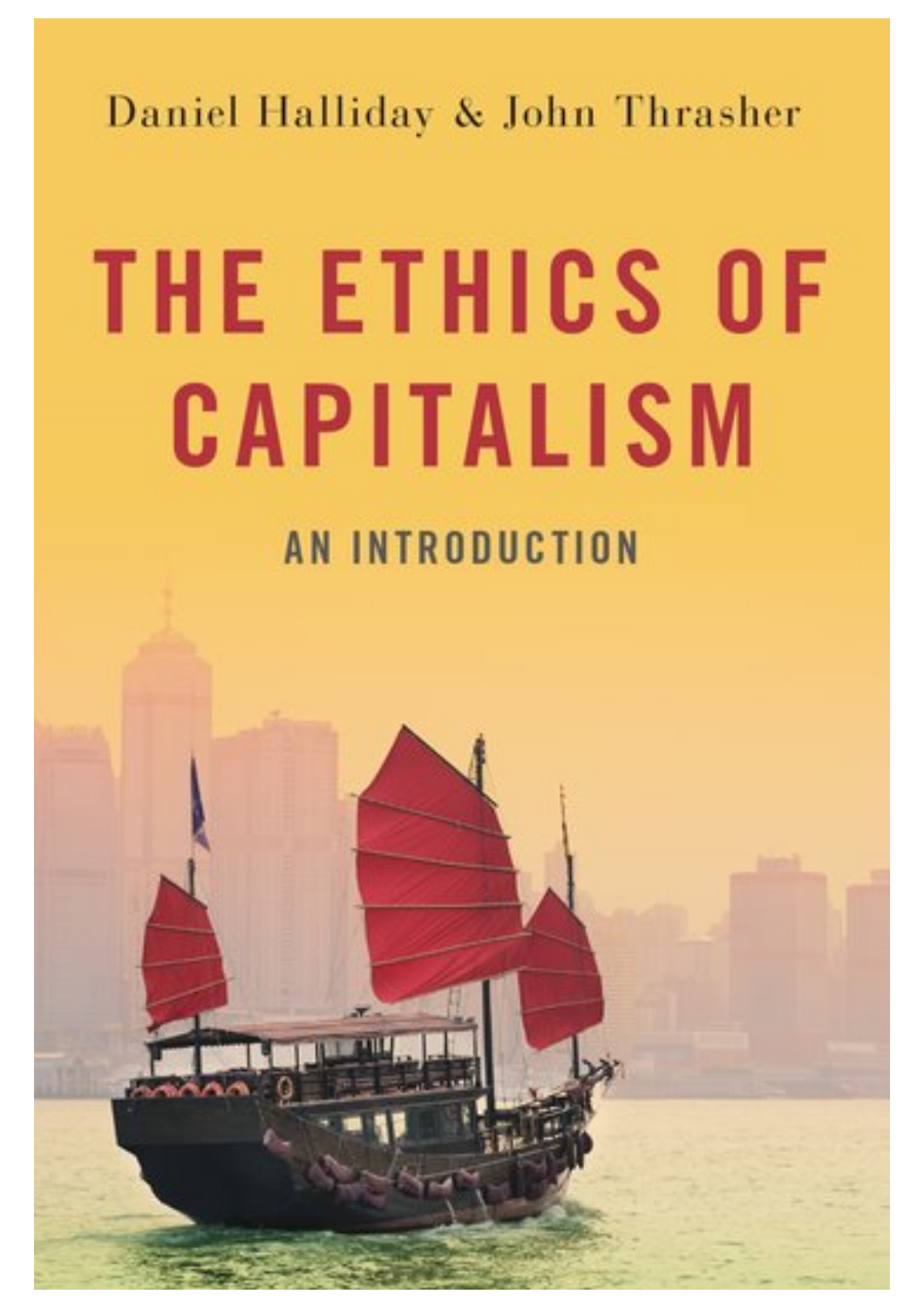## *An Introduction*

DANIEL HALLIDAY AND JOHN THRASHER



 $\bigoplus$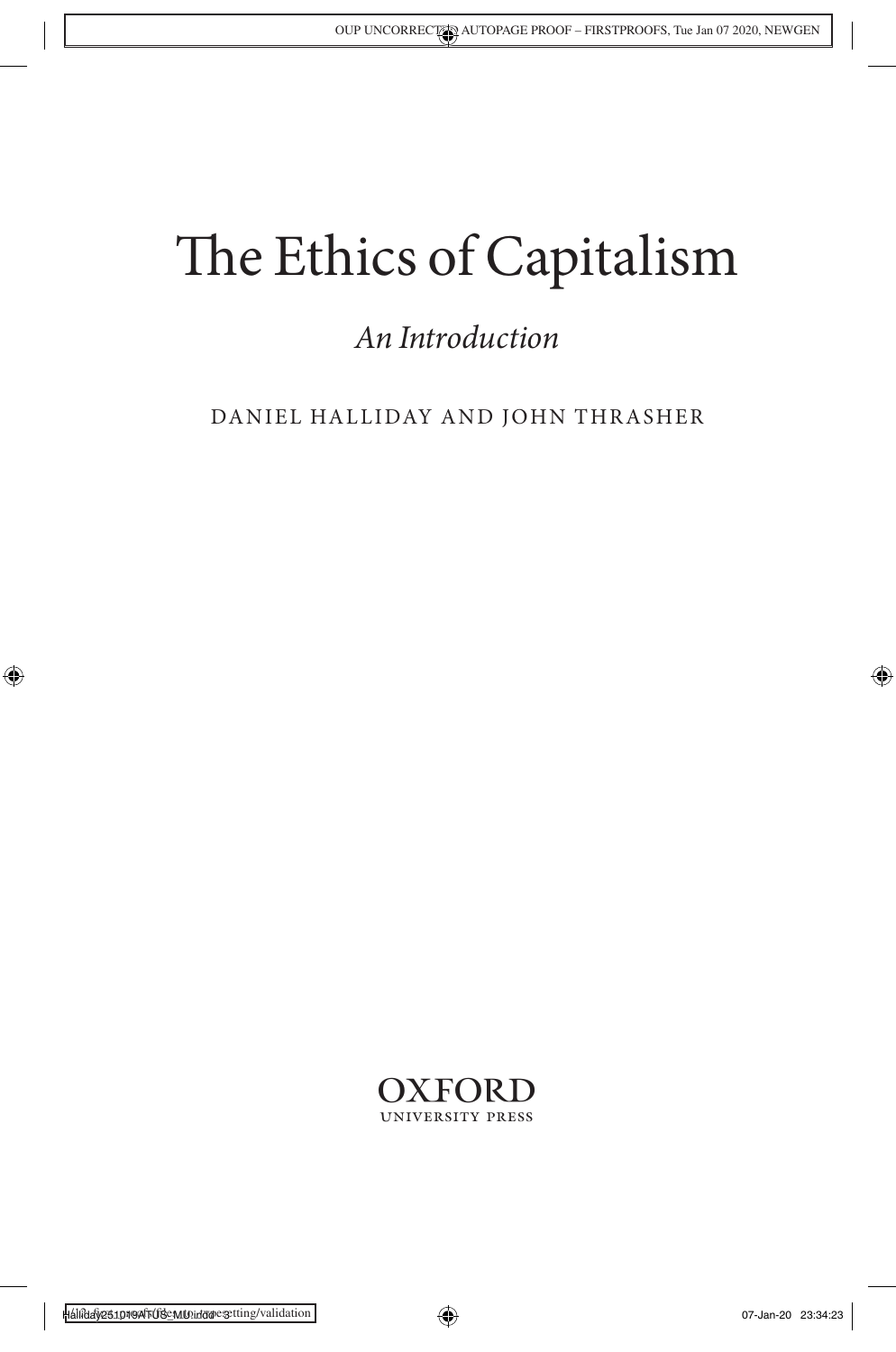## Contents

| Preface for Students                                                                       | хi             |
|--------------------------------------------------------------------------------------------|----------------|
| Preface for Instructors                                                                    | xiii           |
| Acknowledgments                                                                            | XV             |
| 1. Introduction: What Is This Book about?                                                  | $\mathbf{1}$   |
| 1. Everyone Hates Capitalism?                                                              | $\mathbf{1}$   |
| 2. What Is Capitalism?                                                                     | $\mathfrak{Z}$ |
| 3. What Are the Alternatives to Capitalism?                                                | 9              |
| 4. The "Ethics of Capitalism": An Oxymoron?                                                | 14             |
| Conclusions                                                                                | 17             |
| <b>Study Questions</b>                                                                     | 17             |
| 2. Capitalism Seemed Like a Good Idea at the Time: The Rise                                |                |
| and Fall (and Resurrection?) of Political Economy                                          | 19             |
| 1. 1770-1868: The "Golden Age" of Political Economy                                        | 19             |
| 2. The "Fragmented Age:" Economics and Political Philosophy<br>in the 20th Century         | 26             |
| 3. The Idea of Economic Justice                                                            | 31             |
| Conclusions                                                                                | 34             |
| <b>Study Questions</b>                                                                     | 34             |
| <b>Further Reading</b>                                                                     | 35             |
|                                                                                            |                |
| 3. Getting Out of Feudalism—and Staying Out!                                               | 38             |
| 1. Feudalism and Capitalism                                                                | 38             |
| 2. Great Escapes: Australian Convicts, American Radicals,                                  |                |
| and Other Heroes                                                                           | 43             |
| 3. Signs of a Revival of Feudalism?<br>4. Inherited Wealth and the Return of the "Rentier" | 45<br>47       |
| 5. Big Business and Labor Market Domination                                                | 48             |
| Conclusions                                                                                | 55             |
| <b>Study Questions</b>                                                                     | 56             |
| <b>Further Reading</b>                                                                     | 56             |
|                                                                                            |                |
| 4. Market Order and Market Failure                                                         | 58             |
| 1. Spontaneous Orders and Why They Matter                                                  | 58             |
| 2. Prices and Information                                                                  | 63             |
| 3. Can Markets Fail?                                                                       | 66             |

 $\bigoplus$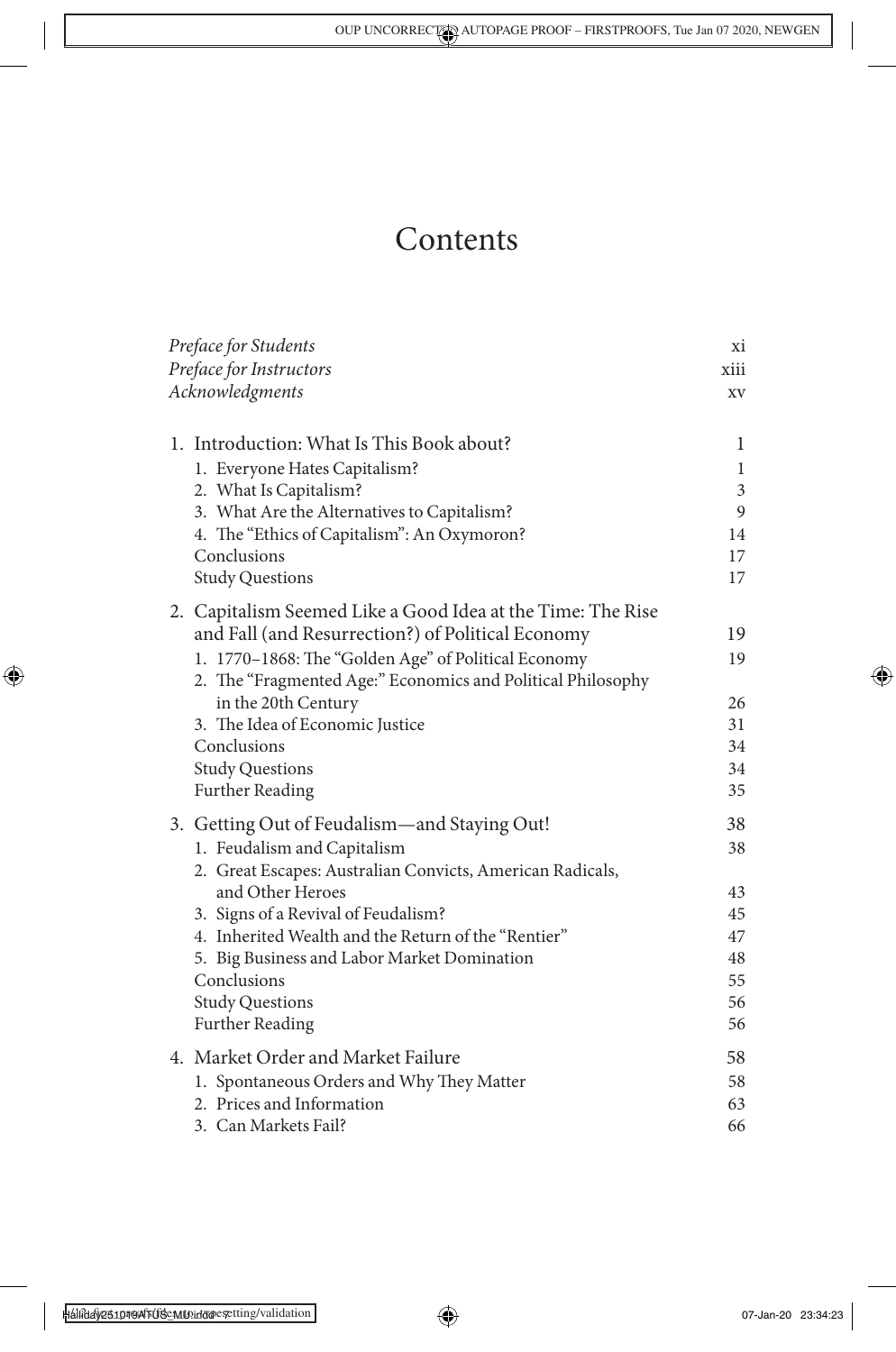$\begin{array}{c} \hline \end{array}$ 

 $\bigoplus$ 

#### viii CONTENTS

| 4. Markets Behaving Badly                                             | 70         |
|-----------------------------------------------------------------------|------------|
| A. Price Gouging<br><b>B.</b> Positional Goods                        | 70<br>73   |
| C. Public Goods                                                       | 74         |
| 5. Market Failure or Government Failure?                              | 76         |
| Conclusions                                                           | 80         |
| <b>Study Questions</b>                                                | 80         |
| <b>Further Reading</b>                                                | 81         |
| 5. So Why Not Socialism?                                              | 83         |
| 1. The Century of Socialism                                           | 83         |
| 2. What Is Socialism?                                                 | 84         |
| 3. Types of Socialism                                                 | 86         |
| A. "Utopian" Socialism                                                | 86         |
| B. Anarchism                                                          | 88         |
| C. Marxism                                                            | 90         |
| 4. Market Socialism<br>5. Problems with Socialism                     | 93<br>96   |
| 6. Ideals and Reality                                                 | 101        |
| 7. Ethical Socialism                                                  | 103        |
| Conclusions                                                           | 105        |
| <b>Study Questions</b>                                                | 105        |
| <b>Further Reading</b>                                                | 106        |
| 6. Low Wages and Lousy Jobs                                           | 107        |
| 1. The Old Stories: Malthus, Mill, and Competition                    |            |
| among the Unskilled                                                   | 107        |
| 2. What Makes a Lousy Job Lousy?                                      | 112        |
| 3. Is Alienated Labor Underrated?                                     | 116        |
| 3. Exploitation-Not Getting Out What You Put In                       | 120        |
| 4. Exploitation-Alternatives to Marx                                  | 121        |
| 5. The New Story: Runaway Incomes at the Top<br>Conclusions           | 124<br>129 |
| <b>Study Questions</b>                                                | 129        |
| Further Reading                                                       | 130        |
| 7. The Welfare State and Its Rivals                                   |            |
|                                                                       | 131<br>131 |
| 1. Labor Markets and the Minimum Wage<br>2. The Classic Welfare State | 136        |
| 3. Subsidized Idleness or Empowerment for the Masses?                 |            |
| The Case for Universal Basic Income                                   | 140        |
| 4. Prevention Is Better Than Cure? Property-Owning Democracy          | 145        |
| 5. Meritocracy                                                        | 148        |
| 6. Comparing Systems                                                  | 149        |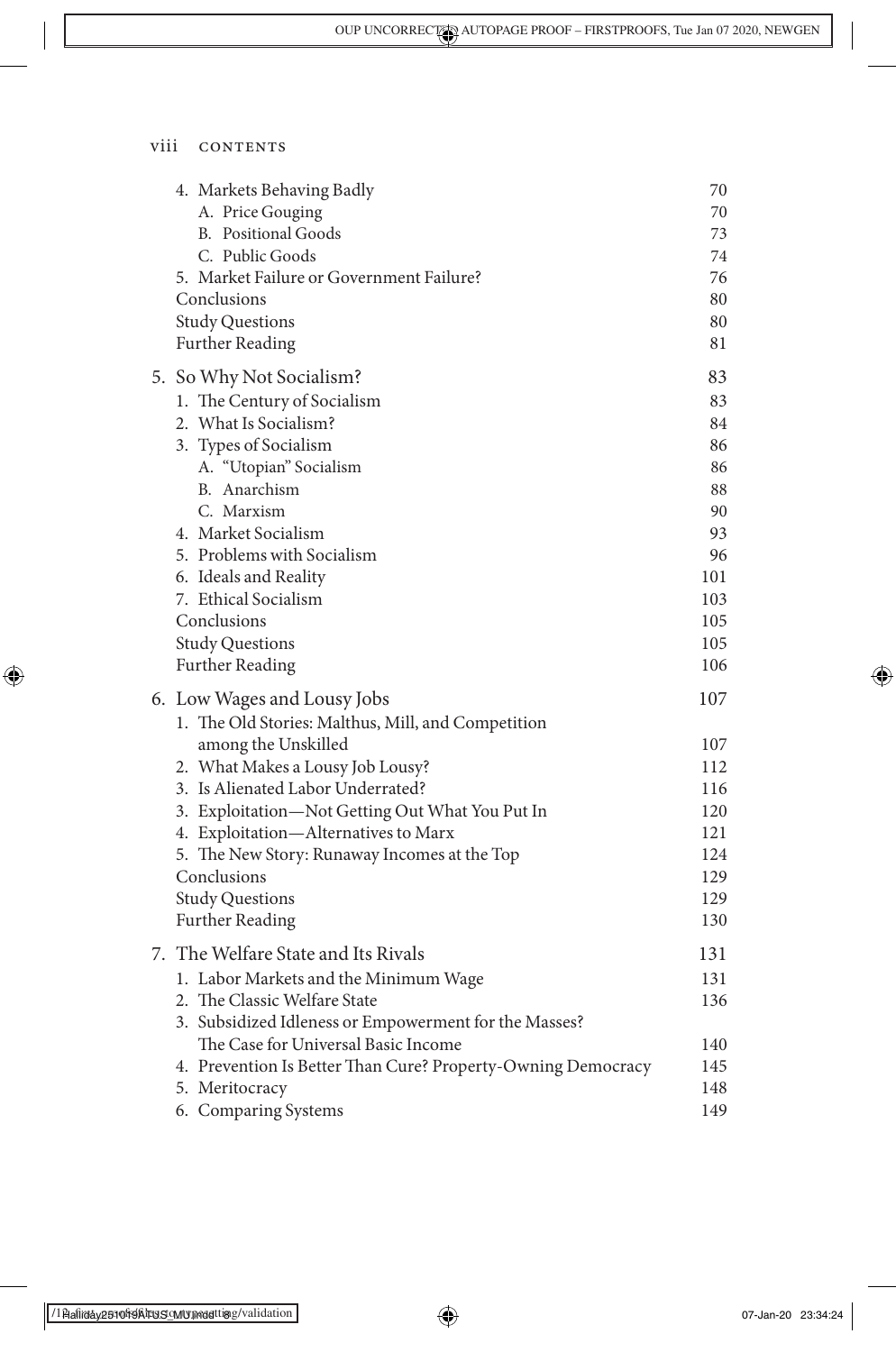CONTENTS ix

 $\begin{array}{c} \hline \end{array}$ 

 $\bigoplus$ 

| Conclusions                                                      | 150 |
|------------------------------------------------------------------|-----|
| <b>Study Questions</b>                                           | 150 |
| Further Reading                                                  | 151 |
| 8. We Are the World; or, How I Learned to Stop Worrying          |     |
| and Love Global Trade                                            | 152 |
| 1. Globalization-The New Common Enemy?                           | 152 |
| 2. Homo Mercator                                                 | 154 |
| 3. Why Do We Trade Anyway?                                       | 155 |
| 4. The British Empire and the Persistence of Pseudo-Trade        | 160 |
| 5. The Old Skepticism: Mercantilism and Why the British Empire   |     |
| Was Actually Bad for the British                                 | 161 |
| 6. The New Skepticism: Populism in the 21st Century              | 165 |
| 7. Trade Justice in the 21st Century                             | 168 |
| 8. If Trade Isn't the Enemy, Then What (or Who) Is?              | 171 |
| A. Protectionism and Subsidizing Failing Industries              | 171 |
| B. Mobility of Capital and Its Impact on Taxation                | 172 |
| C. Automation                                                    | 172 |
| Conclusions                                                      | 173 |
| <b>Study Questions</b>                                           | 173 |
| <b>Further Reading</b>                                           | 174 |
| 9. Keeping Up with the Joneses (and the Kardashians): Positional |     |
| Goods and Wars of All against All                                | 175 |
| 1. We Can't All Be Better Than Average                           | 175 |
| 2. Zero Sum versus Positive Sum                                  | 180 |
| 3. Capitalism's Great Disappointment?                            | 183 |
| 4. Arms Races, Good and Bad                                      | 187 |
| 5. Peace Treaties and Finish Lines                               | 191 |
| Conclusions                                                      | 193 |
| <b>Study Questions</b>                                           | 194 |
| <b>Further Reading</b>                                           | 194 |
| 10. Why Are We Still Working So Hard?                            | 196 |
| 1. Keynes and the 15-Hour Week                                   | 196 |
| 2. What Jobs Are Machines "Stealing" and How?                    | 200 |
| 3. More on Machine Misbehavior                                   | 203 |
| 4. The (Moral) Importance of Leisure Time                        | 207 |
| 5. The End of Work?                                              | 211 |
| Conclusions                                                      | 212 |
| <b>Study Questions</b>                                           | 213 |
| <b>Further Reading</b>                                           | 213 |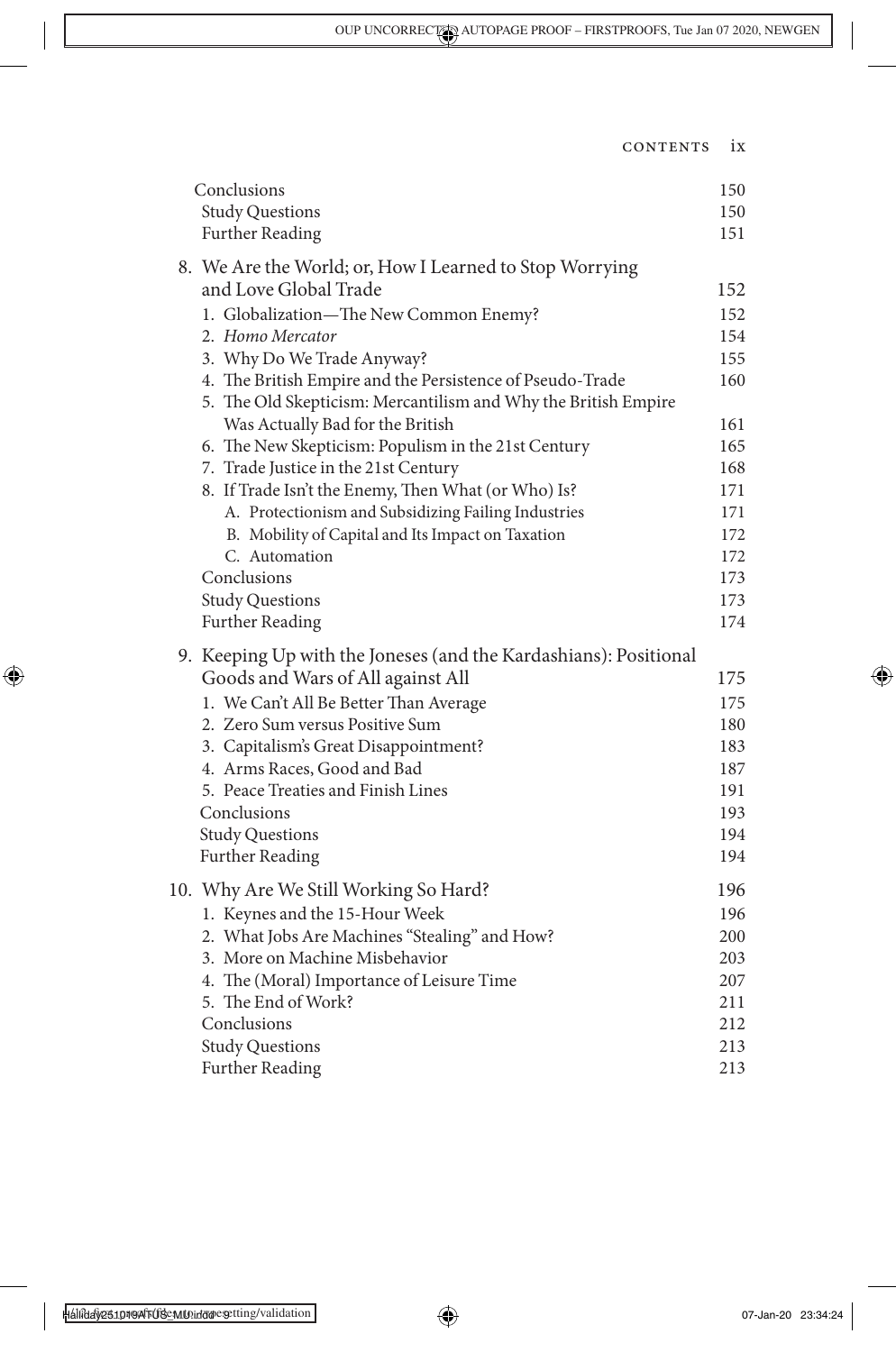$\overline{\phantom{a}}$ 

 $\bigoplus$ 

#### x CONTENTS

|  | 11. Do Markets Wreck the Planet?                            | 215 |
|--|-------------------------------------------------------------|-----|
|  | 1. Stories of Destruction                                   | 215 |
|  | A. Markets Aren't the Only Culprits                         | 218 |
|  | B. Resources Often Get Consumed More Readily Than Conserved | 219 |
|  | C. Resources Aren't Intrinsically Limited                   | 221 |
|  | 2. Why Is the Environment So Vulnerable? Collective Action  |     |
|  | Problems and the Distribution of Incentives                 | 222 |
|  | A. Prevention                                               | 223 |
|  | B. Alleviation                                              | 225 |
|  | 3. If It Ain't Broke Don't Sell It? Planned Obsolescence    | 226 |
|  | 4. Who Wants to Shoot a Rhino? Markets and Conservation     | 229 |
|  | Conclusions                                                 | 232 |
|  | <b>Study Questions</b>                                      | 232 |
|  | <b>Further Reading</b>                                      | 233 |
|  | 12. Boldly Going Where No Market Has Gone Before—Should     |     |
|  | Some Things Not Be for Sale?                                | 234 |
|  | 1. Kidneys, Used Underwear, and Tossed Dwarfs: Intuitive    |     |
|  | Discomfort about Commodification                            | 234 |
|  | 2. The Moral Downsides of Prohibition                       | 239 |
|  | 3. Are Some Things "Beyond Price"?                          | 241 |
|  | 4. Markets as Hierarchy Reinforcers                         | 244 |
|  | 5. Maybe It's Just All Too Much? Privacy and the Need for   |     |
|  | (Any Kind of) Market-Free Zone                              | 247 |
|  | Conclusions                                                 | 249 |
|  | <b>Study Questions</b>                                      | 249 |
|  | <b>Further Reading</b>                                      | 249 |
|  | References                                                  | 251 |
|  |                                                             |     |

*Index* 259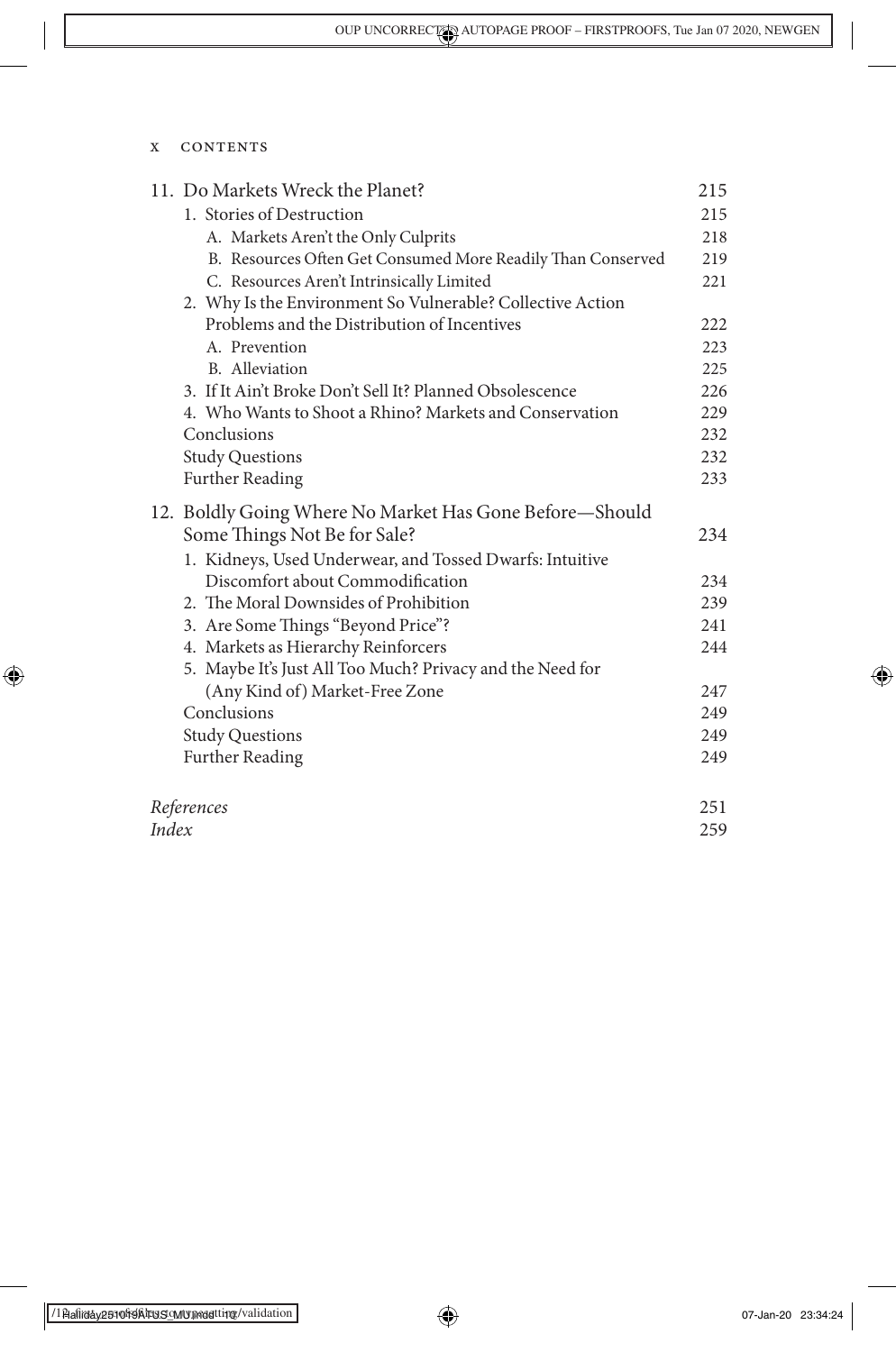## 1

### **Introduction**

#### What Is This Book about?

 $C_1.P_1$ 

C1

In this chapter, we lay out the basic question of this textbook: what do we mean by asking about the "ethics" of capitalism? And what makes this question so important that it gets its own book? We're going to get started by clarifying the intellectual discipline of *political economy*, emphasizing its philosophical and moralized content. This will help us draw your attention to the problem of economic justice. We'll then use this chapter to distinguish capitalism from alternative institutional systems before articulating the key questions about capitalism and justice that we will ask, and the methods we will use to consider various answers to them.

#### **1. Everyone Hates Capitalism?**

When you type a recognizable word or phrase into an internet search engine, you'll get presented with some extra words that you might use to narrow your search—we call these "autocompletes." Try doing this with the phrase "capitalism is." When we tried, the autocompletes were quite a dramatic bunch. They included "bad," "slavery," "failing," "exploitative," "a pyramid scheme," and even "the root of all evil." What's interesting about these autocompletion results is that they reflect frequent actual searches by human internet users. As such, they provide reasonably good evidence of how a large body of people actually feel about any given search terms. By this admittedly somewhat unscientific measure, capitalism has an image problem.  $C_1.P_2$ 

 $C<sub>1</sub>P<sub>3</sub>$ 

 $C<sub>1.51</sub>$ 

⊕

This is consistent with polling in the United States and elsewhere. In 2016, Harvard University asked 18- to 29-year-olds whether they "supported capitalism." Only 42% said that they did. In a similar poll conducted by YouGov in 2017, millennials in the United States were asked whether they would

*The Ethics of Capitalism.* Daniel Halliday and John Thrasher, Oxford University Press (2020). © Oxford University Press. DOI: 10.1093/oso/9780190096205.001.0001

Q: Throughout I ha<mark>v</mark><br>followed American followed American English style rules for punctuation.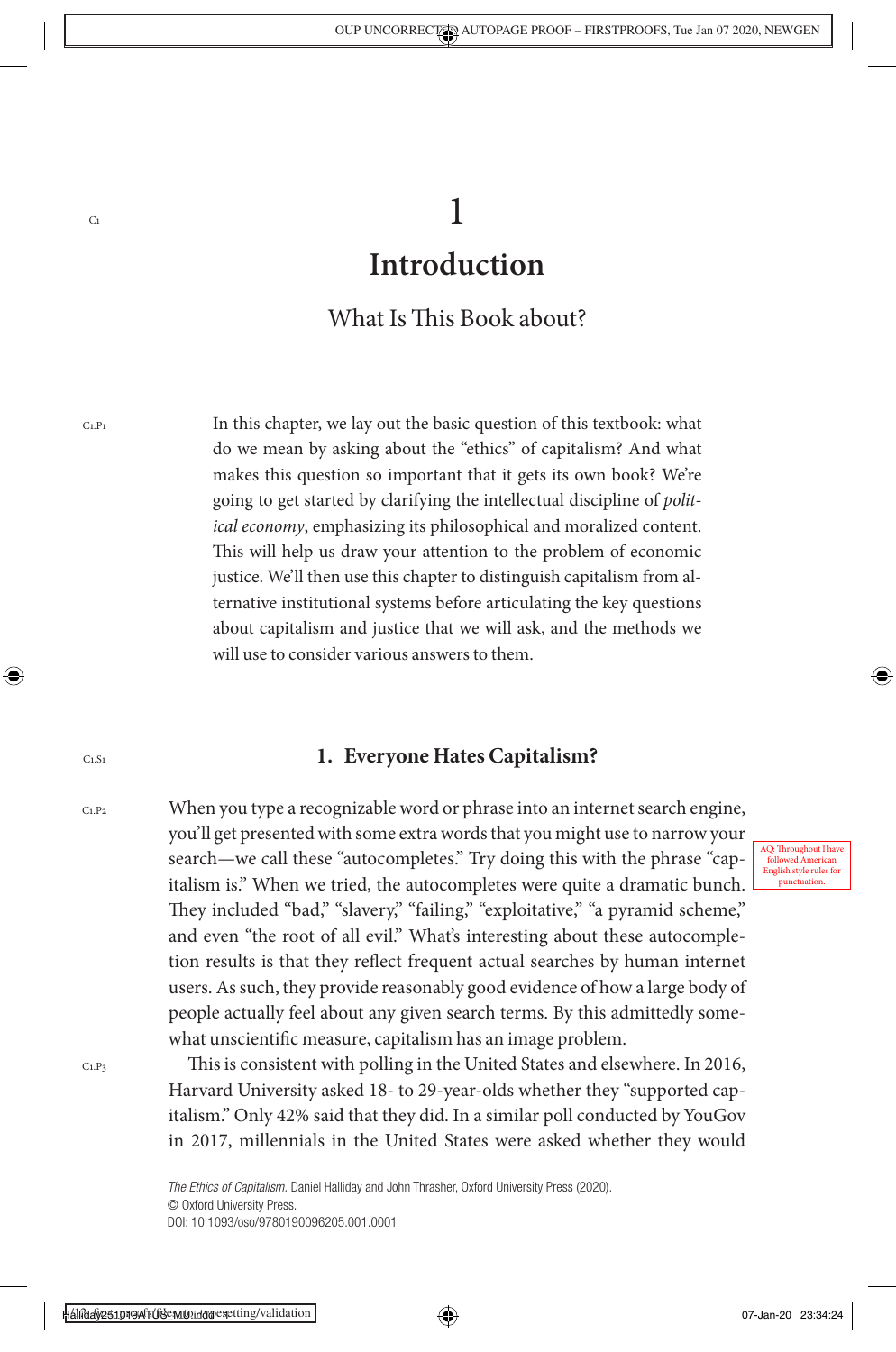prefer to live in a capitalist, socialist, communist, or fascist country—only 42% picked the capitalist option. Compare this to a poll taken in 2002 when 80% of Americans said capitalism is the best system to live under. In Europe and other parts of the world, the numbers are even starker. In France, for instance, only 6% of respondents "strongly" support capitalism, and overall support is only 30%. Capitalism's image around the world has rarely been worse, it seems.

 $C<sub>1</sub>P<sub>4</sub>$ 

 $C<sub>1</sub>$ . $P<sub>5</sub>$ 

⊕

AQ: This term is  $\epsilon$ ercased in NOAD, so I have done throughout. OK

Such an assessment is backed up by other, more localized evidence. If you're reading this book, you're probably a university student, or perhaps a recent graduate. Your campus probably has various groups that present themselves as being in some way opposed to capitalism. On and off university campuses, it's easy to find activist groups and various campaigns that seek to emphasize some sort of failing of capitalism or some injustice associated with it. And there is a good deal of popular writing—books and journalism—that blames various contemporary global problems or injustices on capitalism, in whole or in part. It is much harder to find genuine grassroots activist groups that seek to defend capitalism.

The various "anti-capitalist" groups on campus often stand up for concerns that are genuinely important. In Melbourne, Australia, where we lived when writing this book, student Marxist and socialist groups worked hard to highlight such urgent matters as the mistreatment of migrants in offshore detention facilities that the Australian government has created, but tried to keep hidden from public scrutiny. There are good grounds for regarding such practices as gravely unjust, and we give them some discussion later in this book (chapter 8, on trade and migration). In the past, socialist groups highlighted the injustice of segregation in the United States and apartheid in South Africa. It's good when activist groups draw attention to injustices. But does opposition to apartheid or racial segregation *require* any prior opposition to capitalism? That remains to be seen—indeed Nelson Mandela, perhaps the most famous opponent of apartheid, had relatively positive things to say about capitalism (see chapter 3). More generally, one of the goals of this book is to open up the possibility highlighting an economic injustice is not the same as highlighting a *capitalist* injustice.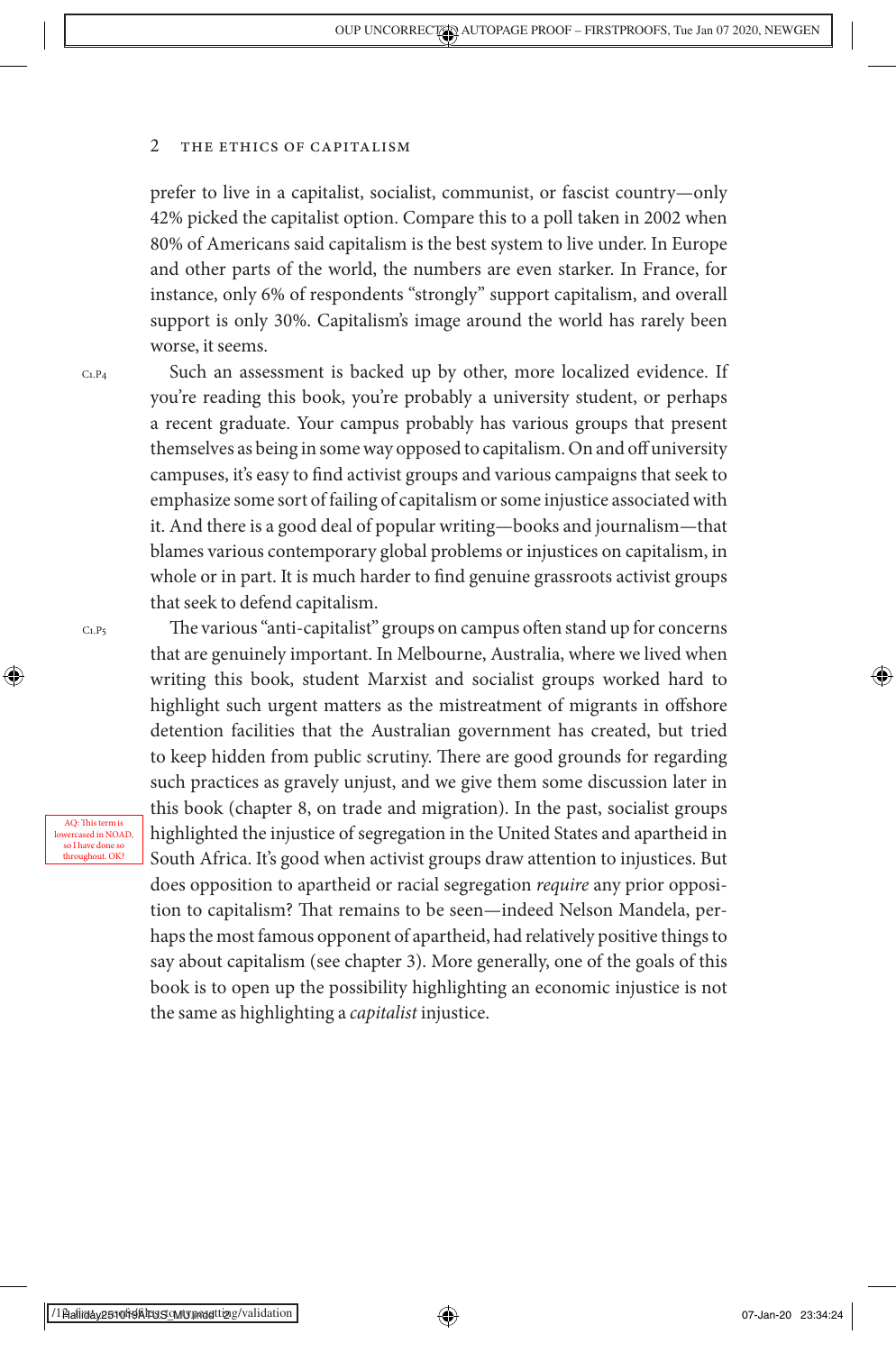| C <sub>1.52</sub>             | 2. What Is Capitalism?                                                                                                                                                                                                                                                                                                                                                                                                                                                                                                                                                                                                                                                                                                                                                                                                                                                                                                                                                                                                                                  |
|-------------------------------|---------------------------------------------------------------------------------------------------------------------------------------------------------------------------------------------------------------------------------------------------------------------------------------------------------------------------------------------------------------------------------------------------------------------------------------------------------------------------------------------------------------------------------------------------------------------------------------------------------------------------------------------------------------------------------------------------------------------------------------------------------------------------------------------------------------------------------------------------------------------------------------------------------------------------------------------------------------------------------------------------------------------------------------------------------|
| $C1$ . $P6$                   | We might begin by asking, why is capitalism so widely hated? But in a way,<br>this is the wrong question. Instead, it is better to ask two other questions:                                                                                                                                                                                                                                                                                                                                                                                                                                                                                                                                                                                                                                                                                                                                                                                                                                                                                             |
| $C_{1.}P_{7}$                 | 1. What is it that people actually hate?                                                                                                                                                                                                                                                                                                                                                                                                                                                                                                                                                                                                                                                                                                                                                                                                                                                                                                                                                                                                                |
| C <sub>1</sub> P8             | 2. What kind of thing is capitalism?                                                                                                                                                                                                                                                                                                                                                                                                                                                                                                                                                                                                                                                                                                                                                                                                                                                                                                                                                                                                                    |
| C <sub>1</sub> P <sub>9</sub> | The first question is easier. What people hate are problems or injustices in the<br>status quo with regard to economic matters and how governments approach<br>them. But the status quo is not straightforwardly identical with capitalism.<br>And it's not obvious that most aspects of the status quo are the way they are<br>because of capitalism.                                                                                                                                                                                                                                                                                                                                                                                                                                                                                                                                                                                                                                                                                                  |
| $C1$ . $P10$                  | One can say this without even having a theory of what capitalism really<br>is. This is due to the fact that, in most countries at most times, the way of<br>regulating the economy never aligns completely with <i>any</i> theoretical view<br>about how such regulation ought to be done. Typically, the status quo is a<br>hodgepodge, whose laws and policies reflect a mixture of capitalist, socialist,<br>and even feudalist elements, shaped not just by legal and economic forces but<br>also by prevailing social norms and other environmental factors. For sure,<br>countries tend to err toward one system rather than another. But very few<br>societies represent a pure instantiation of any theoretical system. There may<br>be something that is as bad as (according to the search engines) people think<br>it is. This thing may be representative of major aspects of how society and the<br>economy are currently organized. But that thing may not be capitalism-it<br>could even turn out that capitalism is part of the remedy. |

C1.P11

↔

One aspect of the economic status quo that people typically find troubling is the persistence of poverty. Certainly, poverty is bad and results in all sorts of harms and problems. Poverty exists in all societies, rich or poor, including societies that tend toward a capitalist system of organization. The same is true of inequality, oppression, and other factors commonly seen as unjust, or at least bad. What we need to know is whether capitalism or its rivals are better or worse at alleviating poverty and other bad things. This is a *comparative* question. We compare the working of actual capitalist societies with plausible alternatives the best we can using the tools of economics, social science, history, and philosophy. We know at the outset that neither capitalism nor its rivals are perfect; the question is which is likely to be *better* along the dimensions we care about.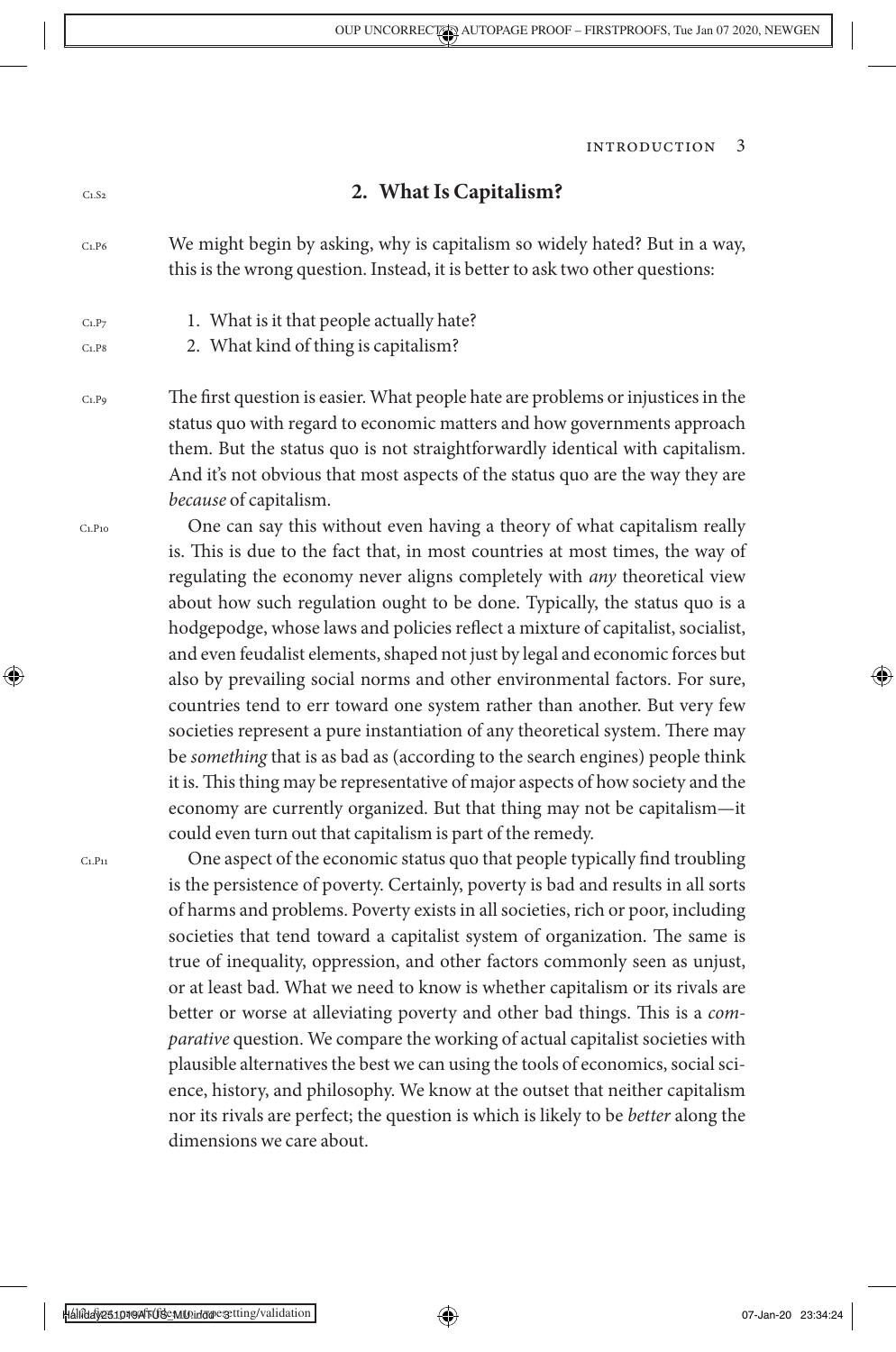$C_1.P_{12}$ 

The second question is harder. The term "capitalism" was introduced and popularized by its opponents (most notably by Karl Marx), so looking at the actual usage and history of the term is likely to give a one-sided picture. There is a tendency by critics and friends of capitalism alike to identify capitalism with the "free market" or with markets in general and to view government as something that meddles with the free market and gets in its way. When speaking of "economic ills" in 1981, Ronald Reagan famously said that "government is not the solution to our problem; government is the problem."1 Reagan is known for being among the first politicians to bring such talk into the mainstream, even though capitalism was around for at least a couple of centuries before he started using such slogans.

C1.P13

C1.P14

⊕

More important, markets have, to a certain extent, always existed. As we discuss in later chapters, exchange and trade are characteristically human endeavors and we find, albeit limited, trade in our earliest human ancestors. But this leaves room for much nuance as to what markets are good for and what their relationship should be to government and laws.

The idea that a proper defense of capitalism involves the worship of markets and a suspicion of governments is a mistake (one that we'll say more about in chapter 3). As we'll explain in chapter 4, markets aren't the sort of things that straightforwardly become more and more "free" as government "interferes" less. Talk of free markets in the sense of markets without rules may not even make strict sense. The economist Ha-Joon Chang has actually said that "there is no such thing as a free market."2 Part of Chang's point is that markets don't work without a number of laws and norms that, by definition, restrict the freedom of people and companies. This is absolutely right and is partly why the popular term "free market" is one that we have chosen not to use often in this book. We would encourage you to talk of *market freedoms* instead. After all, it is not really markets that are free or unfree, but participants within them, namely individual people and organizations, like firms, who possess the market freedoms (principally of property and contract).

 $C_1.P_15$ 

In any case, the relationship between markets, government, and social norms is a complex one. For instance, social scientists have become increasingly interested in the question of trust in market societies. Societies with advanced markets tend to be very trusting societies, but one of the puzzles is whether trust is required to have well-developed market societies or whether

<sup>&</sup>lt;sup>1</sup> From his Inaugural Address, that is, the speech Reagan gave upon being sworn in as President of the United States.

<sup>2</sup> Chang (2010). Similar points are made by the philosopher Debra Satz (Satz 2010, chap. 1).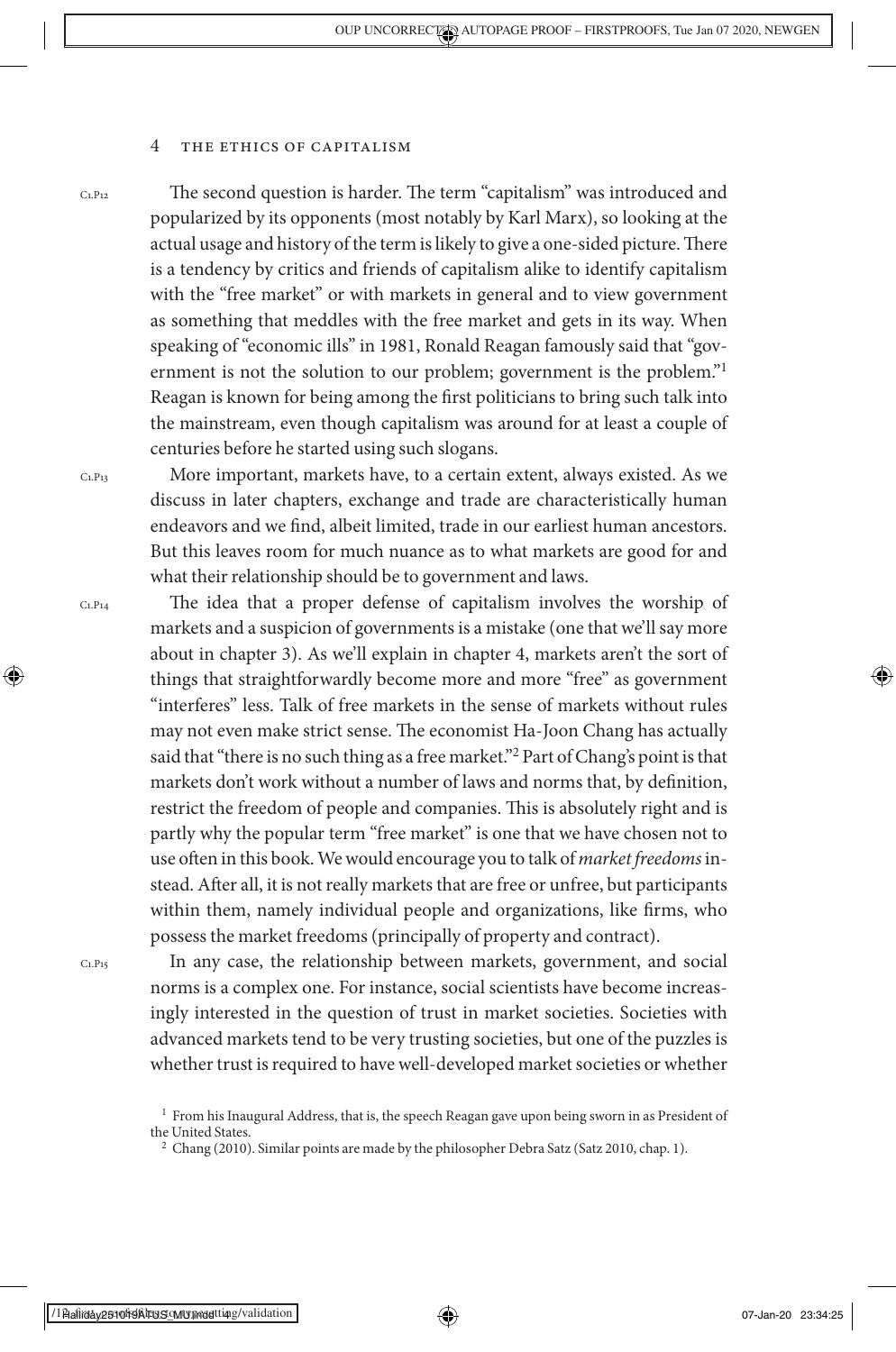well-developed markets generate trust. High-trust societies also tend to have better functioning governments with lower levels of corruption, but again the question of which came first is central. Increasingly, economists and political scientists see markets societies and democracy as arising together from a background set of institutions that create the conditions for openness and inclusivity.3 Treating the relationship between markets and freedom as all or nothing tends to be a mistake of both the "purest" defenders and opponents of capitalism.

C1.P16

It is better, then, to think of capitalism as a certain approach to *harnessing* and *promoting* markets, in part with the help of government and civil society, not a deference to markets as such. We see market forces at work at all levels of society and throughout history. Even (especially) where trade is banned, for instance in socialist societies or with certain goods (e.g., drugs, sex, guns, etc.), we see market forces emerge in so-called black markets. Often, these markets are where we find the worst injustices and most distasteful practices. Black markets also provide a source for innovations that often get inserted later into the regulation of legal markets. One of the earliest employer pension schemes was pioneered by a successful 18th-century pirate called Bartholomew "Black Bart" Roberts.<sup>4</sup> With modifications, such schemes have become a familiar feature of legitimate labor markets (pirates still exist, too, but we've been unable to establish whether they still offer pension schemes).

Market forces are powerful and virtually impossible to eliminate. We find markets emerging in most intuitively unlikely of places, such as prisons.<sup>5</sup> But market forces at work where they don't belong can be extremely destructive. For instance, markets in political power where politicians sell their votes and services to the highest bidder are not only unjust but also inimical to the function of a market economy that benefits everyone in a capitalist society. Indeed, it is often in places with weak market institutions that political corruption is so prevalent.

C1.P18

 $C_1.P_{17}$ 

⊕

Market forces and markets are ubiquitous, and yet the existence and promotion of markets alone are not the "essence" of capitalism. What, then, is?

<sup>3</sup> See the work of Daron Acemoglu and James Robinson, especially *Why Nations Fail* (2012), as well as the work of Douglass North, John Wallis, and Barry Weingast, especially *Violence and Social Orders* (2009).

<sup>4</sup> Piracy was encouraged by a mercantilist world order; see chapter 8. For a summary of the pirate's code, see https://en.wikipedia.org/wiki/Pirate\_code; for an economic analysis of pirate codes and constitutions, see *The Invisible Hook*, by Pete Leeson (2009).

<sup>5</sup> The James Clavell novel (1962) and movie *King Rat* (1965) is a particularly good illustration of the power and importance of trade even in a Japanese prisoner-of-war camp during World WarII.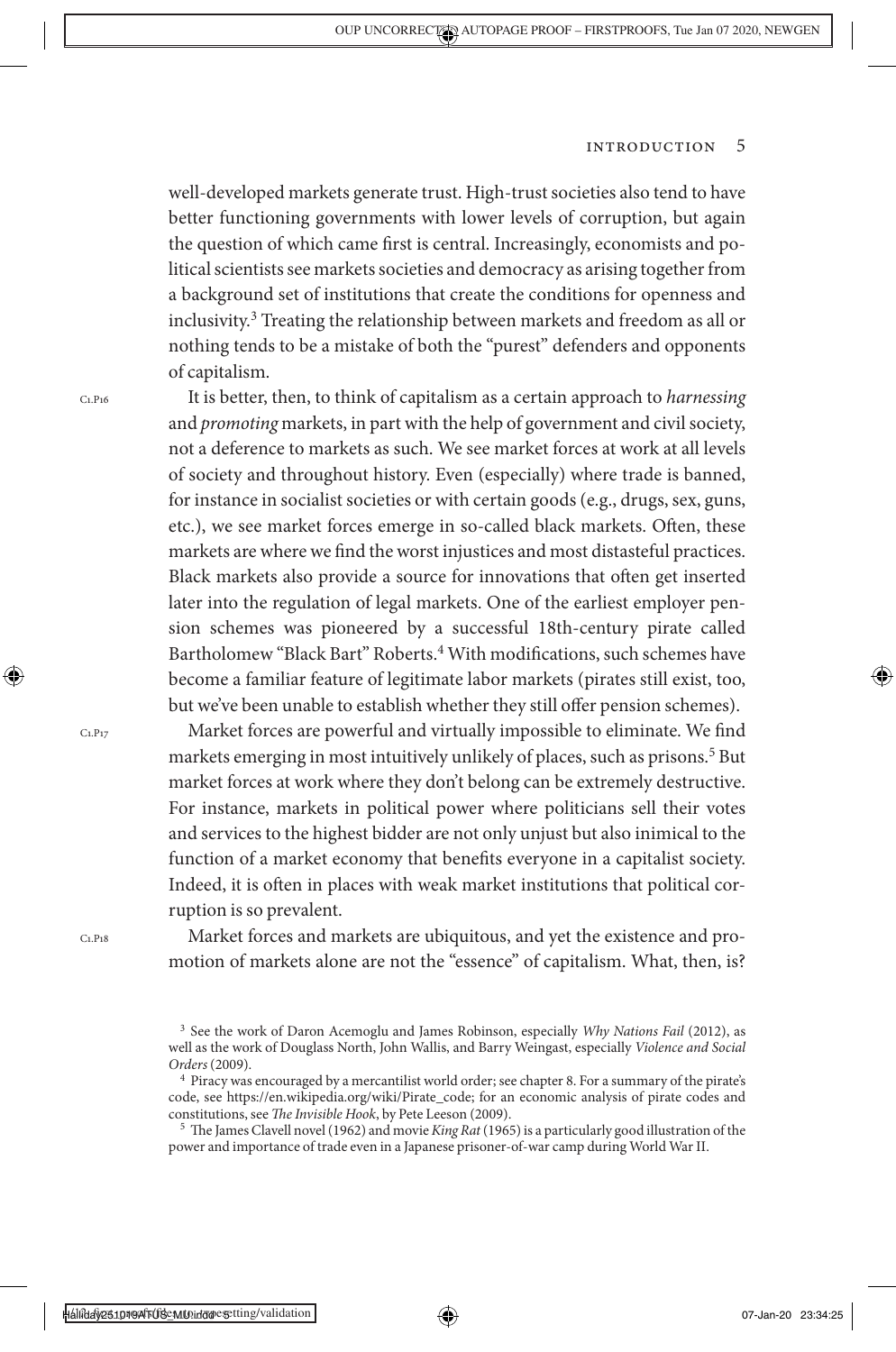Maybe, we can think of capitalism as being an institutional structure that seeks to align markets and market forces in certain ways—namely for mutually beneficial exchange. The philosopher John Rawls wrote that society is a "cooperative venture for mutual exchange."6 He had much more to say on this, but his description is a pretty good slogan for capitalist society as well.

 $C<sub>1</sub>$ . $P<sub>1</sub>$ g

Perhaps it would be better to talk about "commercial society" rather than capitalism. Indeed, this is how the early political economists like Adam Smith described the society they were beginning to see emerge in their time. The emphasis on commerce is useful, even though we may be stuck with the term "capitalism." Commerce is trade, and capitalism is a system of institutions that creates and stabilizes the conditions of productive and peaceful trade. Capitalism, then, is defining and respecting people's market freedoms with the right set of rules and norms so that mutually productive and peaceful trade can flourish.

In many respects, no two capitalist societies are entirely alike, so there is

 $C<sub>1</sub>P<sub>2</sub>$ 

⊕

limited value in generating an exhaustive, philosophically precise definition of capitalism. That said, any definition of capitalism can't be so broad that it includes too many societies that don't seem capitalist, nor so narrow that it excludes many existing societies that seem obviously capitalist. Especially in debates with socialists, there is a tendency to compare existing capitalist societies to idealized socialist societies. Sometimes defenders of capitalism do the opposite and compare "ideal" conceptions of the market, for example, ones in which everyone has complete information and competition is perfect, to existing socialist societies. Both approaches fail to make real progress. For a comparative approach to work, we need to compare apples to apples. While there is value in comparing idealized systems against each other, actual capitalist systems, with all their warts, need to be compared to actual socialist systems and other alternatives.

 $C_1 P_{21}$ 

To do this, though, we need to make sure that any definition of capitalism, however flexible, at least captures most existing societies that are seen as more or less capitalist. One crude way to do this is to use a proxy measure like the Economic Freedom of the World Index, which is produced annually by the Fraser Institute. Their methodology measures size of government, legal system and security of property rights, sound money, freedom to trade internationally, and regulation. In 2017, the top countries on their list were:

<sup>6</sup> This idea is developed at length in Rawls's *A Theory of Justice* (1999).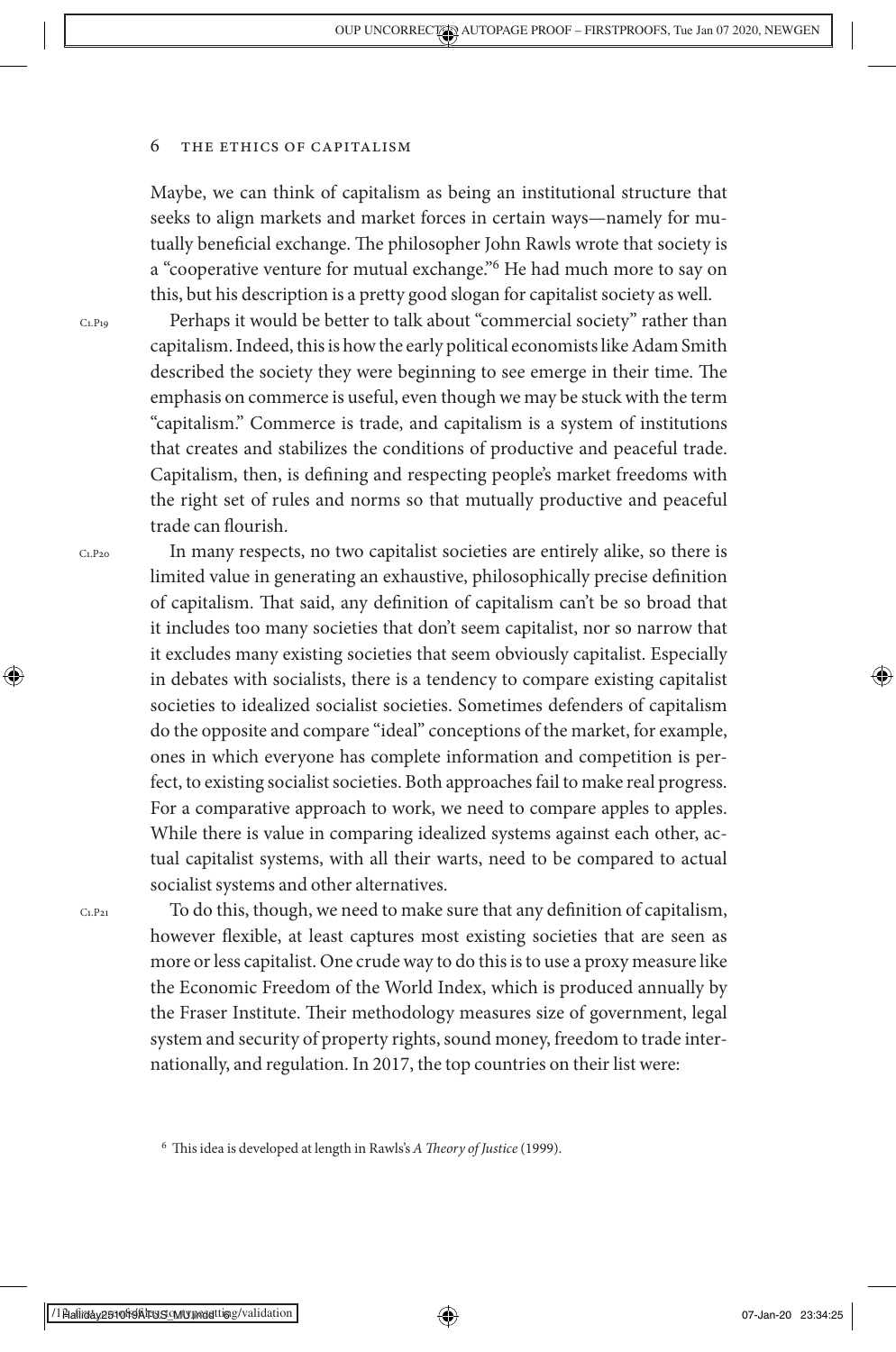1. Hong Kong 2. Singapore 3. New Zealand 4. Switzerland 5. Ireland 6. United Kingdom 7. Mauritius 8. Georgia 9. Australia 10. Estonia 11. Canada 12. United States  $C_1.P_{22}$  $C<sub>1</sub>P<sub>23</sub>$ C1.P24 C1.P25 C1.P26  $C_1.P_2$  $C_1.P_28$ C<sub>1</sub>.P<sub>29</sub> C1.P30  $C_1.P_{31}$  $C_1.P_{32}$ C<sub>1</sub>.P<sub>33</sub>

Some countries on the list are perhaps surprising, like Georgia or Mauritius, and the ranking of the United States may seem very low compared to its reputation, but maybe this just shows how different reputation can be from reality (note, though, that economic freedom is not all freedom—how a country governs with respect to other types of freedom doesn't directly affect this ranking—and at the time of writing, things are becoming steadily more uncertain as to the future of political freedom in Hong Kong). On the other hand, looking at the countries that are rated for the worst economic freedom shows societies that no one would say are capitalist:<sup>7</sup>  $C<sub>1</sub>$ . $P<sub>34</sub>$ 

| $C1$ . $P35$                    | 149. Ukraine             |
|---------------------------------|--------------------------|
| $C1$ . $P36$                    | 150. Iran                |
| C <sub>1</sub> P <sub>37</sub>  | 151. Myanmar (aka Burma) |
| C <sub>1</sub> P <sub>3</sub> 8 | 152. Chad                |
| $C1$ . $P39$                    | 153. Syria               |
| C <sub>1</sub> P <sub>40</sub>  | 154. Libya               |
| C <sub>1</sub> P <sub>41</sub>  | 155. Argentina           |
| C <sub>1</sub> P <sub>42</sub>  | 156. Algeria             |
| C <sub>1</sub> P <sub>43</sub>  | 157. Congo, Rep. of      |
| C <sub>1</sub> P <sub>44</sub>  | 158. Central Afr. Rep.   |
| C <sub>1</sub> P <sub>45</sub>  | 159. Venezuela           |

↔

<sup>7</sup> It is worth noting that North Korea was not rated because basic data about the regime are unavailable. If rated, it would surely be number 160 on the list. Other countries not rated were Iraq, Afghanistan, Belarus, Sudan, Turkmenistan, Somalia, and Uzbekistan.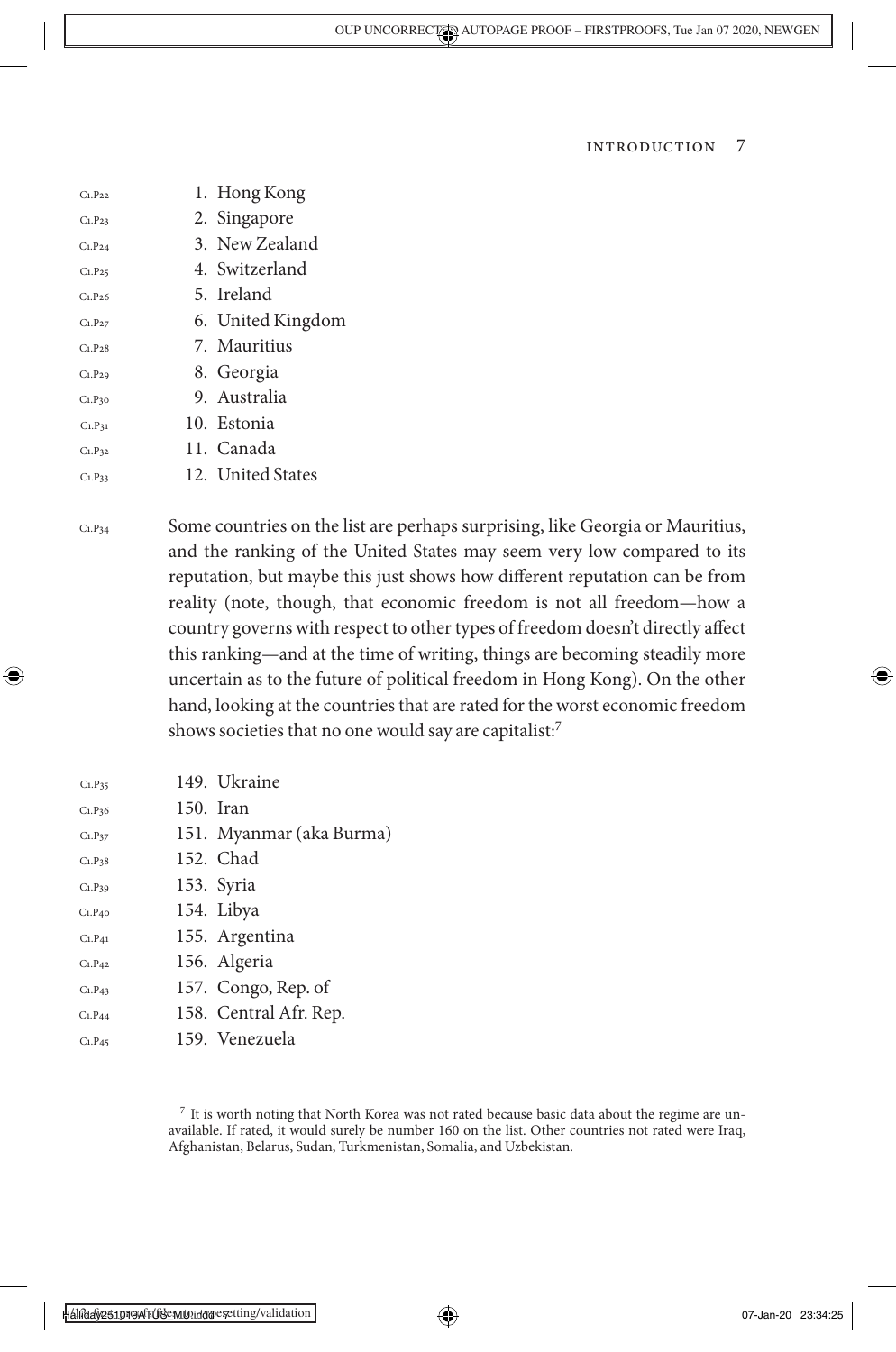A country's economic freedom score is highly correlated with its per capita income.8 Countries that are unfree, like Venezuela, have very low per capita incomes, while countries that are very free, like Hong Kong or Canada, have very high per capita incomes. The ranking on the list also correlates well with where people around the world are trying to enter as immigrants and where they are trying to escape. C1.P46

C1.P47

 $C_1$ . Pen

C<sub>1</sub>.P<sub>54</sub>

⊕

This gives us one way of arriving at an approximate and preliminary definition of capitalism. Although we will expand on this somewhat, we should think of capitalist societies as those that rank highly on most of the measures that the Economic Freedom of the World Index highlights. In particular, capitalist societies will have:

- A. Strong legal protections for private property  $C_1.P_48$
- B. Wide dispersion of private property across their population  $C_1.P_49$
- C. Extensive international trade  $C<sub>1</sub>$ . $P<sub>5</sub>$ c
	- D. Consumer sovereignty (including competition in the provision of goods and services)
- E. Diversity of employment contracts  $C<sub>1</sub>$ . $P<sub>52</sub>$
- Existing capitalist countries will have these features to greater or lesser degrees, but without at least meeting these (admittedly broad) conditions, it is unlikely that we would consider the society in question capitalist.  $C<sub>1</sub>P<sub>53</sub>$

The first two conditions are important since private property ownership and the rights protecting private property are necessary for trade. By "private property" we mean a wide range of things—basically, anything that is typically bought and sold. Of course, there are important ethical and philosophical questions about exactly what should count as property, and whether all property should be fully tradable—you own your body, surely, but can you sell (or rent) it? These are questions that we take up in chapter 7 but that we leave aside for now. It is also important that basically anyone can, and most people do, own private property of some sort. It is also difficult to imagine a capitalist society that doesn't permit extensive international trade, though most nations have some protections for domestic industry, often by way of taxes (tariffs) on imports.

<sup>8</sup> Per capita income is a measure of gross domestic product (GDP) adjusted for purchasing power parity (PPP). Basically, it is a measure of how much the average person can afford to buy in their society corrected for differences between currency and quality. Despite some problems, this is the best measure of how rich a society is and a defensible proxy for the level of general welfare in the society.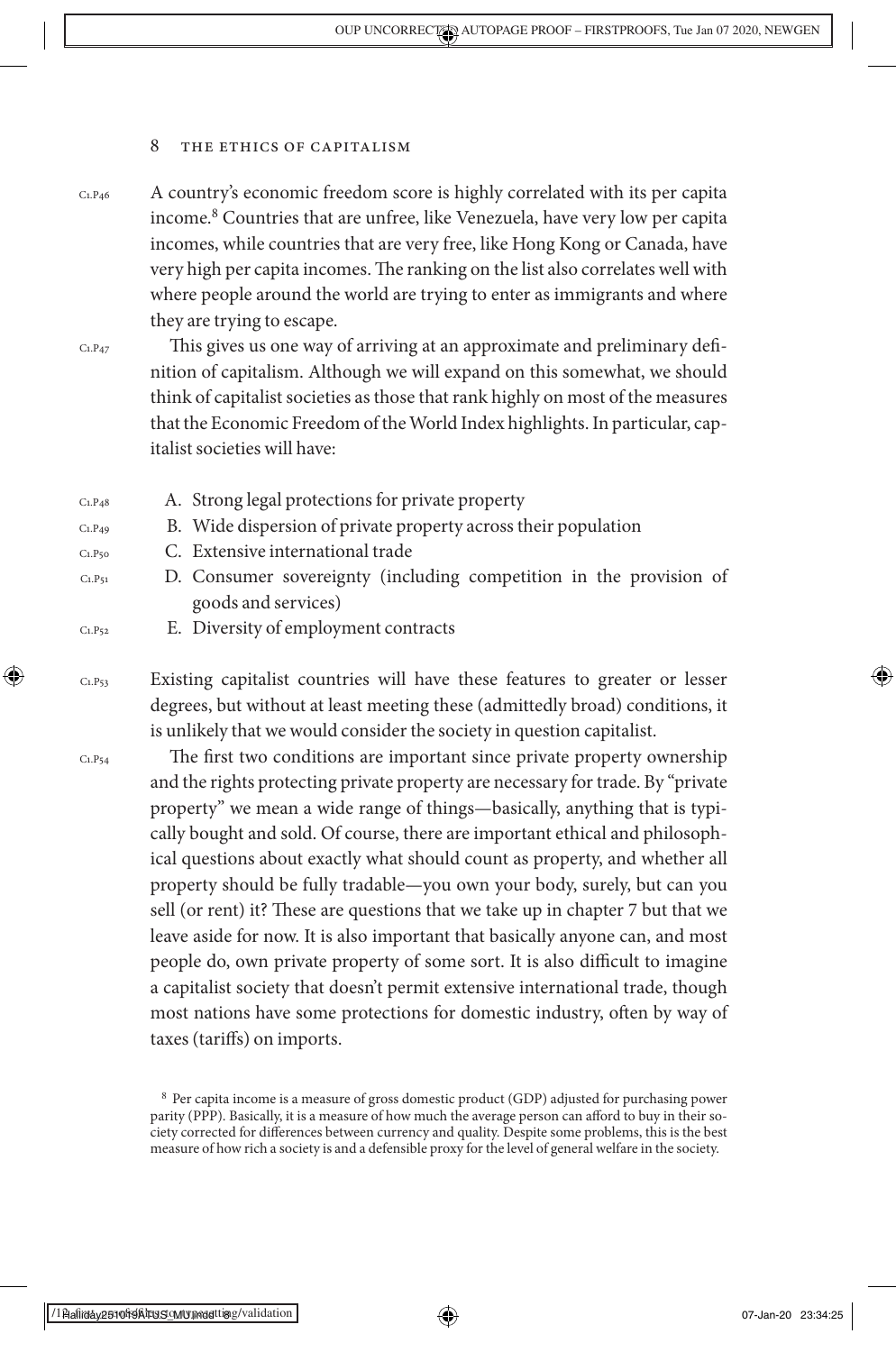$C<sub>1</sub>P<sub>55</sub>$ 

Consumer sovereignty means, in this context, that decisions about who produces what and to what extent are primarily driven by consumer demand. What Robert Nozick called "capitalist acts between consenting adults" tend to be neither forced nor blocked in capitalist societies.<sup>9</sup> If consumers really demand a good, the market will deliver it. If they don't want it, no one is forced to produce it. At the same time, nobody is prevented from being able to produce something new if they think consumers might be willing to pay for it. Similarly, a producer who has enjoyed some period of time being able to sell some good or service should not be able to suppress the activities of anyone seeking to compete with them. There are some special cases here, including what are called "public goods," but we talk about those in more detail in later chapters.

The final point is about labor and employment contracts. In capitalist societies, there are many types of labor contracts. Questions about whom to hire, for how long, and at what price are determined largely by the labor market and not by the state or other entity. Although "at-will" employment, whereby an employer can fire a worker for any reason, may seem to be the most "capitalist" form of labor contract, it might not be the most appropriate in every industry or for every employer and, hence, it is likely that there will be other types of labor contracts. It is here, perhaps, that we see the most variety in and between different capitalist societies.

#### **3. What Are the Alternatives to Capitalism?**

Given the definition of capitalism that we defended in the last section, it is worth asking what the possible alternatives to capitalism are. For simplicity, we can think of two different competitors. The first is the political economic system that existed throughout the world in one form or another before the rise of capitalism and still exists in a number of places. We call it *feudalism*. If you have any intuitive sense of feudalism, you probably associate it with conditions in medieval Europe or in the various fictional worlds resembling it, like *Game of Thrones*.

⊕

C1.P56

 $C<sub>1.53</sub>$ 

 $C_1$   $P_{57}$ 

<sup>9</sup> Robert Nozick defends a defense of the market based on strong rights to noninterference and property in his *Anarchy, State, and Utopia* (1974). One criticism of his defense is that it places little emphasis on the value or enforcement of competition, and so it is not really a defense of capitalism.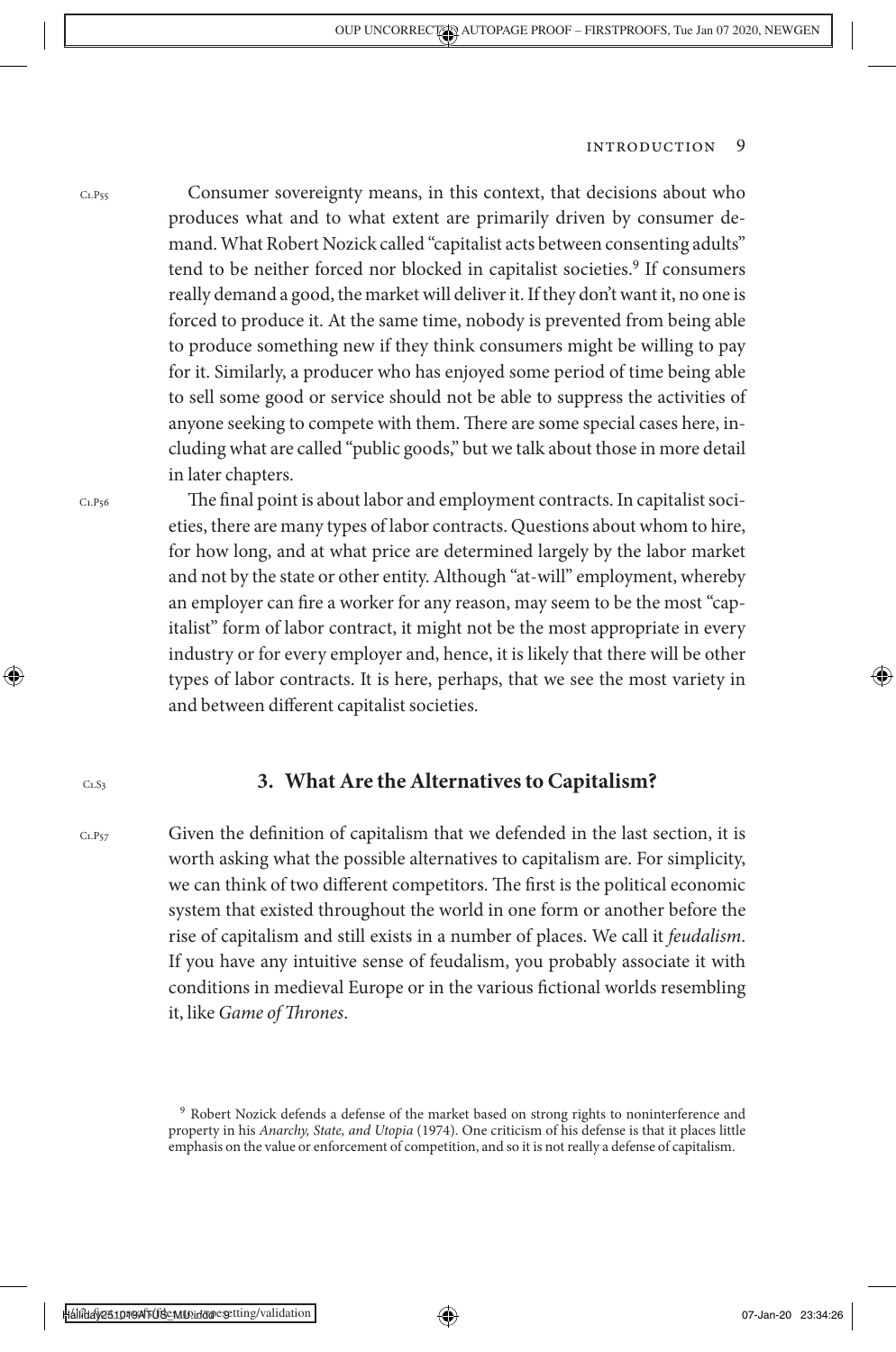$C_1.P58$ 

In these societies, there existed peasants and their lords and not much in between. More generally, feudalism is really any hierarchical political and economic system that restricts property ownership, employment, and trade significantly in the service of maintaining explicit legal and social distinctions of rank. Rank or status in feudalism is usually conferred through hereditary succession. Protection for property may not be a right in the traditional sense at all, but rather a privilege that depends on the continued goodwill of the reigning authority, who is likely to demand loyalty and sacrifice in return. Feudal societies tended to maintain their structure through very violent means of enforcement, which is perhaps why they make for popular television adaptations.

C<sub>1</sub>.P<sub>59</sub>

In addition, private personal property may be widely owned in a feudal society, but productive property and financial assets will be controlled by a small elite. Property of the *productive* sort is much more widely dispersed in capitalist societies. Currently, around two out of three Americans own stocks in publicly traded companies. Of course, this doesn't mean that they directly control the companies, and their investments are very often indirect, for example, via a pension scheme. But nevertheless these Americans have (or will come to have) a source of income through ownership of capital (i.e., productive property), rather than just the sale of their labor. Perhaps more surprising is the fact that in 2017, there were 28 million small businesses in the United States that were individually owned, most with only one or two employees. Approximately 120 million Americans are employed by small businesses—that's a group of people six times the size of Australia or twice the size of the United Kingdom. In hierarchical societies, however, trade, both internal and external, tends to be severely restricted. In feudal societies of the past, for instance, sumptuary codes regulated who could wear what kind of clothes in public. Consumer sovereignty in general is not a major force in feudal or hierarchical societies.

C<sub>1</sub>.P<sub>60</sub>

⊕

The most important distinction, however, between capitalist and feudal societies concerns employment. Employment in feudal societies is typically not contractual and tends to be based heavily on one's status within the society. At the extreme, there is slavery, or serfdom, where workers are tied to the land and may not move or change jobs (which is almost slavery). In capitalist societies, workers may often have limited options as to what work is available, but they can always, in principle, move somewhere else or attempt to acquire additional skills. Feudal societies block these options to one degree or another.<sup>10</sup>

<sup>10</sup> Feudalism in this, general, sense is the most common way to organize states in human history, a specification of Douglass North, John Wallis, and Barry Weingast (2009) call the "Natural State."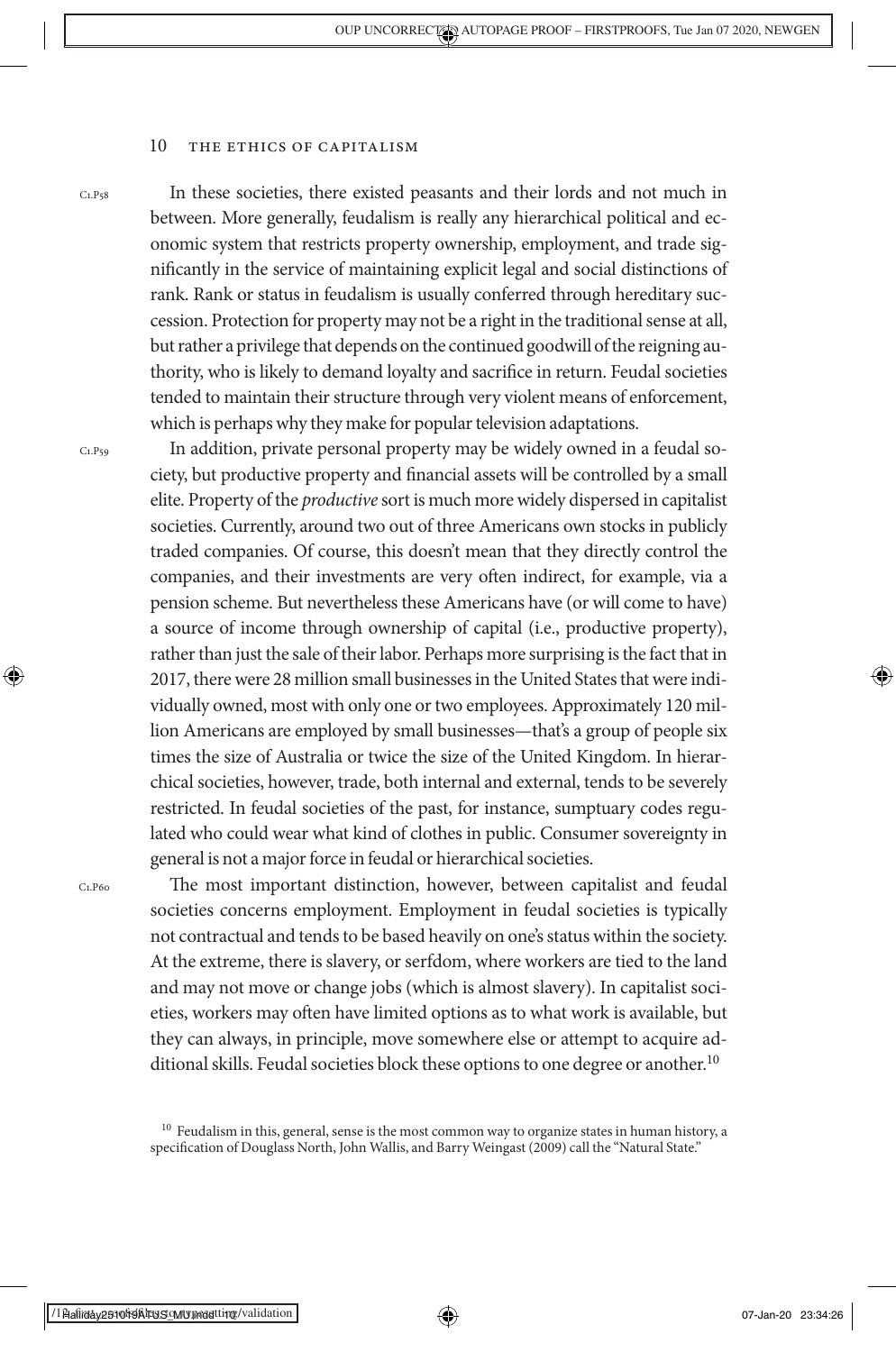

 $C<sub>1</sub>F<sub>1</sub>$ 

**Figure 1.1** Political Economy Triangle

 $C_1$  P61

⊕

Perhaps the most important thing to say about feudalism is that it still exists. It is not merely the stuff of history and fictional TV shows. Some current societies, like North Korea and Saudi Arabia, approximate feudalism far more closely than either capitalism or socialism. This may sound like a strange claim, particularly as North Korea brands itself as communist and the Gulf States have quite sophisticated infrastructure. But were it not for nonfeudal societies from which these countries can import certain goods and expertise, they might resemble medieval Europe much more closely than they in fact do. Apart from that, Saudi Arabia and North Korea are very much alike in that much of the workforce suffers conditions of near slavery, while the few who enjoy power, status, and wealth have had it conferred on them via hereditary privilege (the Kim dynasty in North Korea is really a hereditary monarchy not unlike the Saudi royal family).

 $C_1$  P62

So how should we distinguish these different economic systems? Figure 1.1 represents a way of "mapping logical space," that is, getting a sense of how different economic systems relate to each other, for the purposes of doing political economy. The colored descriptions identify mutually opposing concepts, helping us jointly distinguish two systems from one of the others. For instance, a planned economy, with strict rules about who can't or must

AQ: I am spelling out abbreviations like i.e. and e.g. in the main the second to be done other chapters.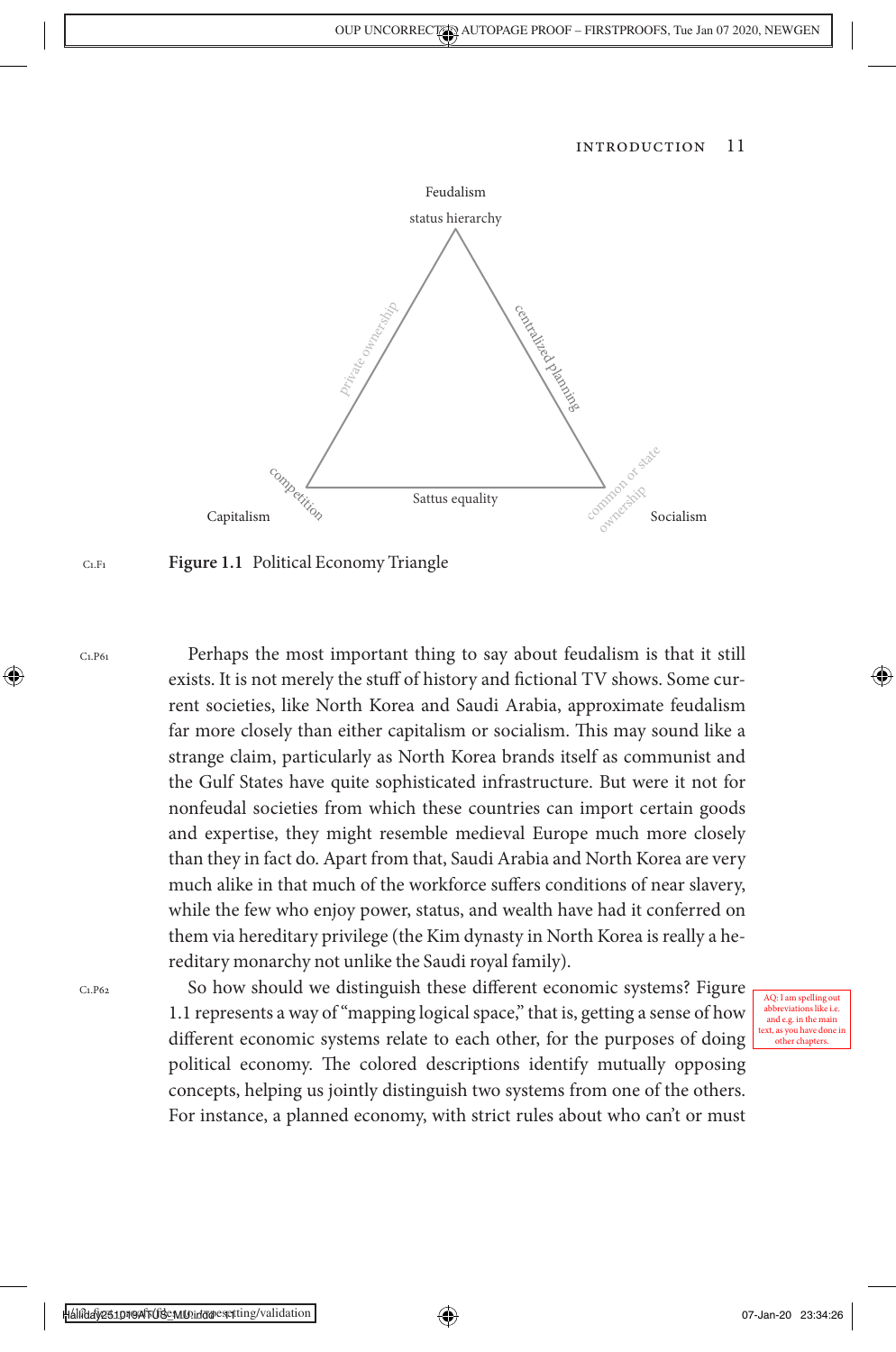perform what sort of work, is a shared feature of feudalism and socialism, contrasting both with capitalism, in which production and distribution rely primarily on competition and markets where consumers, rather than producers or planners, reign.

C<sub>1</sub>.P<sub>63</sub>

The triangle does two things for us. First, it helps define what we mean by "capitalism" and what we mean by "socialism" and "feudalism." As we have said, in this book we define "pure" capitalism as the economic arrangement in which power is decentralized, property is widespread, and employment options are diverse. What this means is that nobody has any exclusive or protected ownership or control of "the means of production" (to use the old-fashioned term), and people generally have economic freedoms in the ways necessary to facilitate competition among them and the companies that might employ them (companies are typically legal "persons," in that they can own property and participate in contracts). This is, in fact, a fairly orthodox definition of capitalism, at least by contemporary standards in the political economy literature, and it fits with what we said in the opening sections.<sup>11</sup> Our emphasis is not on persuading you to accept any sort of unorthodox definition, but just to get a sense of how the definition of capitalism doesn't just serve to distinguish it from socialism but—just as important—from feudalism as well.

C1.P64

⊕

Second, the triangle helps us map the *range* of possibilities when it comes to the organization of an economic system. This enables us to identify both where we are and where we might aim to go. It does this while allowing for the important fact that conformity to any political economic system is a matter of degree. As we've said, real-world economies typically embody some combination of capitalist, feudalist, and socialist elements: they occupy some "point" inside the triangle rather than sit tightly into any of the corners. The ultimate question of economic justice—the question of which sort of economy is most just—approximates the question of which point within this space an economy ought to be. This may not be one of the corners either, though it may be much closer to one corner than to the others. There will be some point within the triangle (or perhaps several points, or a "zone") that represents which combination of the economic systems is the one that is the "best" given some conception of economic justice. Identifying where this point lies is the *moral*, philosophical objective of political economy.

<sup>&</sup>lt;sup>11</sup> Our definition is very similar to that used by Samuel Freeman (2001) and James Otteson (2014, 12).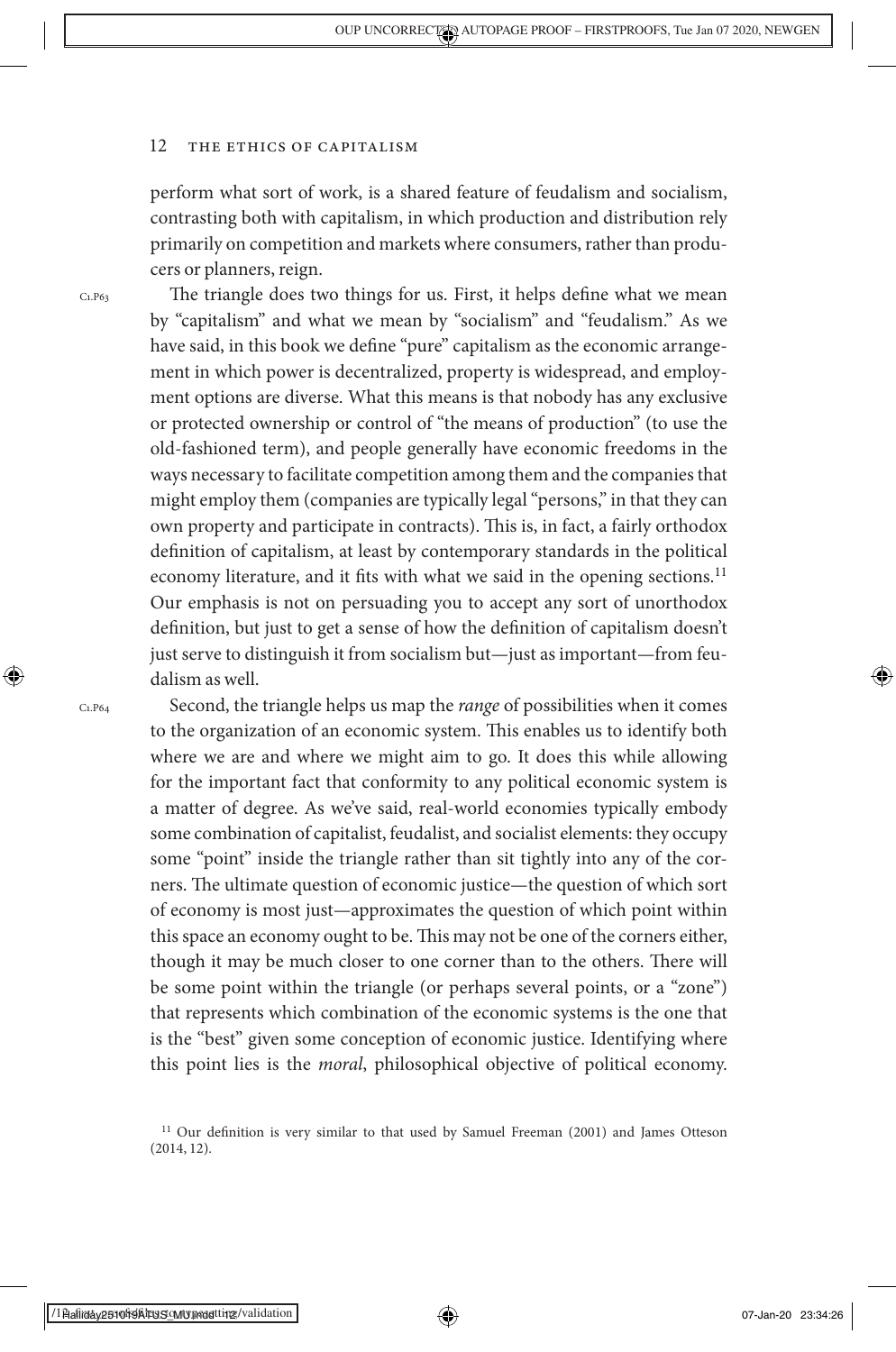And this book is about trying to help *you* do that, by familiarizing you with the questions you need to grapple with, as well as with some of the answers defended so far by others.

The labels attached to the triangle's side might refer to slightly different things, depending on how close we are to the corners. For example, "planning" in a feudal economy will differ from planning in a socialist economy. Feudal planning involves coercion of the working masses to serve an elite. Socialist planning will also involve coercion, but the planning can take many different forms. The state will make decisions as to which industries and jobs should exist, but workers may (or may not) have quite extensive freedom to choose which job suits them and work in industries that are designed to serve everyone, like public transport and healthcare. Capitalism is an opposite to both of these systems at the same time, just because planning of either sort is largely absent.

Socialism makes plenty of room for things not usually found in feudal societies, like paid holiday, and free education and healthcare. In this way, socialism can aim at status equality, perhaps of a sort different from whatever status equality is achievable in capitalism. In contrast, feudalism was very much built on status *inequality*. As we've said, only a privileged few could own substantial property in land, which inheritance prevented from dispersing around the population. Women typically couldn't own substantial property of any sort, and most feudal societies contained some form of slavery. In this way, though the status equality associated with capitalism and socialism is not the same, there is a strong sense in which they are both opposite to the hierarchy of feudalism.

Similarly, "private ownership" in a feudal society may simply mean that the means of production are owned by private individuals. In capitalism, private ownership involves a wide dispersion of property rights, and certain requirements about how easy it is to exercise these rights along with other economic rights, like freedom of contract. Though these systems of private ownership differ from each other, they are both very different to the state ownership associated with socialism.

There are, frankly, no good arguments for feudalism, or at least not arguments that are seriously seeking to show that feudalism promotes justice. The point of having that triangle we showed you earlier is not to take feudalism seriously as an alternative for where we should *go*, but as an alternative when thinking about where we might *currently be*. This makes it easier to identify unjust economic arrangements as something other than versions

C1.P65

C<sub>1</sub>.P<sub>66</sub>

⊕

C<sub>1</sub> P<sub>67</sub>

C1.P68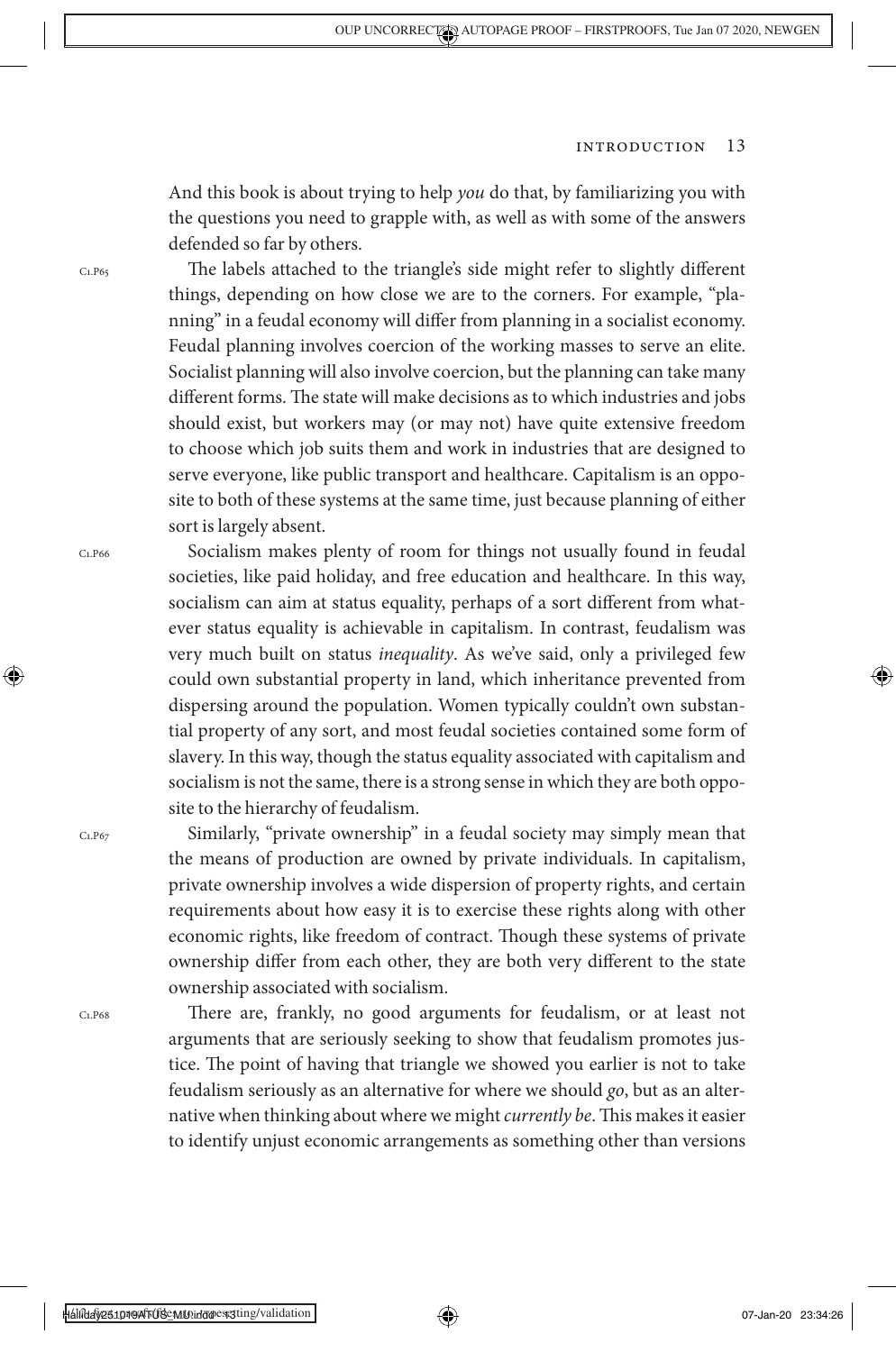of capitalism or socialism. As we'll argue in chapter 3, a number of status quo injustices are not accurately blamed on capitalism but may be remnants or resurgences of feudalism.

C<sub>1</sub>.P<sub>69</sub>

Remember, though, that graphic illustrations like the one earlier are just *heuristics*: they are simplifications to help get us get started and to avoid some mistakes early on. A picture of a triangle with some labels is hardly a complete theory or methodology. You're entitled to think for yourselves about how to expand on definitions of the various economic systems, and of the relations between them. Just don't think of capitalism and socialism as binary, absolute alternatives that exhaust the set of possibilities on offer. In particular, if you perceive some aspect of the status quo that you think might be unjust, consider whether it might be an aspect of capitalism, socialism, or a leftover influence of feudalism. It could, in principle, be any of these three things, even if the system overall tends toward another one of the three extremes. Unfortunately, popular discourse often oversimplifies, particularly with the use of labels like "left wing" and "right wing," which promote precisely the sort of one-dimensional picture of logical space that the triangle helps us avoid.

And please remember another thing: though this book will evaluate capitalism in ways that start by looking at the thoroughly *moral* arguments first given in its favor, we will not try to persuade you of the right answer. That is not what this book is for. Instead, to repeat, it is to *help* you think of what makes a better or worse political/economic system—where in the triangle we should aim at.

#### **4. The "Ethics of Capitalism": An Oxymoron?**

We have said that it's hard, nowadays, to find *heartfelt* support for capitalism. But it is relatively easy to find a reluctant, perhaps begrudging, endorsement of what passes for capitalist ways of running contemporary societies. Thus, it is sometimes said that socialism is a utopian but unrealistic body of ideas one that simply assumes that people would be willing to work hard for the common good. Socialist theories, it is often said, simply go about describing how nice things would be if this were so. C1.P71

C1.P72

Of course, the begrudging defense of capitalism goes, such optimistic assumptions about human nature are false. The reality is that humans are selfish creatures, who seek to advance their own good over that of society,

⊕

 $C<sub>1.54</sub>$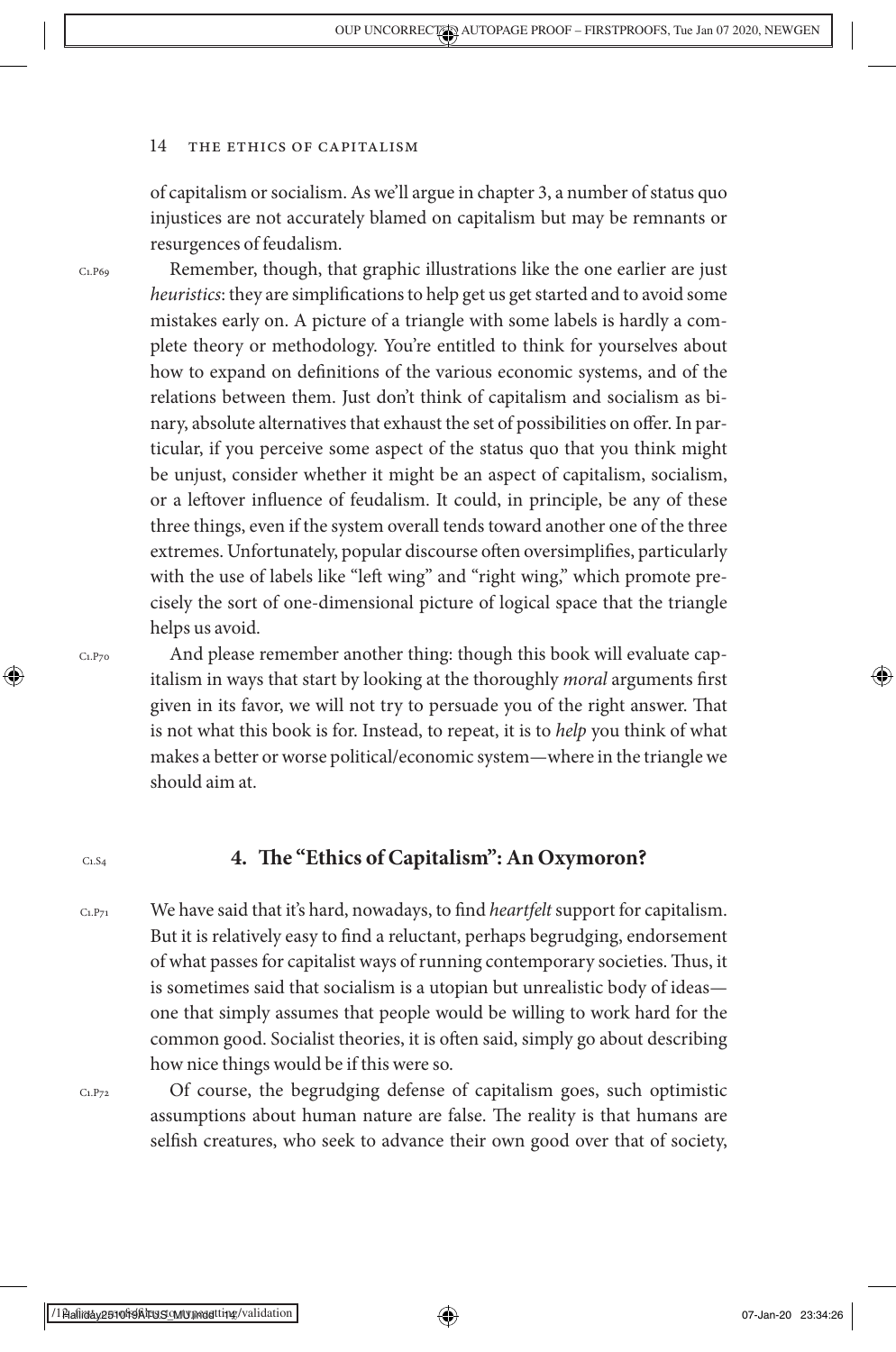perhaps only seeking to help close family and a few friends. To get people to be productive in ways that benefit everyone, we need to set up society with the right incentives. This inevitably results in things like economic inequality, high levels of consumption, and pretty harsh enforcement of laws that protect private property. This state of affairs may be less desirable than a socialist utopia, but it's the best we can hope for. After all, feudalism as a third alternative is horrible.

Those who advance such an argument see it as an *effective* defense of capitalism—and it may be—but it's not typically sold as an *ethical* defense. On this approach, capitalism simply has no "ethics," in terms of having moral foundations. Instead, it's a sort of remedial way of organizing the economy, one that tries to save us from ourselves and from each other, without aspiring to any higher moral goal or justification. On this view, capitalism is, at best, second best. Socialism may have moral foundations, but it's utopian—

C1.P73

 $C_1$   $p_{74}$ 

⊕

C<sub>1</sub>.P<sub>75</sub>

capitalism, on the other hand, is *realistic.*12 Or so this defense goes. Once upon a time, things were different. The philosophical defense of capitalism was once a good deal more aspirational than the reluctant defense often voiced today. Capitalism was not seen as the best of a bad bunch of options. Instead, it was seen as a force for justice as well as prosperity. As we've said, the word *capitalism* did not enter widespread usage until late in the 19th century. Its early proponents talked of "commercial society," or "the system of private property." But capitalism, properly understood, was very much what they had in mind. A capitalist economy, they argued, was one that would see less material poverty, less domination of workers by bosses, increased leisure time, more peace and less war between countries, reduced levels of arbitrary privilege, greater potential for the spread of education, democracy, and other values associated with a rise of the middle class, and the erosion of a society dominated by a wealthy and largely hereditary political elite. Moreover, these early thinkers were right—capitalism did lead (eventually) to less poverty, domination, peace, freedom, education, the erosion of privilege, and democracy. All of these things seem not only like material advances but also *moral* advances.

Starting in the 18th century, most notably in Adam Smith's *The Wealth of Nations* (1776), various philosophical accounts emerged of how capitalism

 $\bigoplus_{i=1}^{\infty}$  hallidation of the 15  $\bigoplus$  o7-Jan-20 23:34:26

<sup>&</sup>lt;sup>12</sup> You can find slightly longer summaries of what we're calling the "reluctant" defense of capitalism, and how it contrasts with the supposedly more moralistic case for socialism, elsewhere. See Jason Brennan (2014) and James Otteson (2014).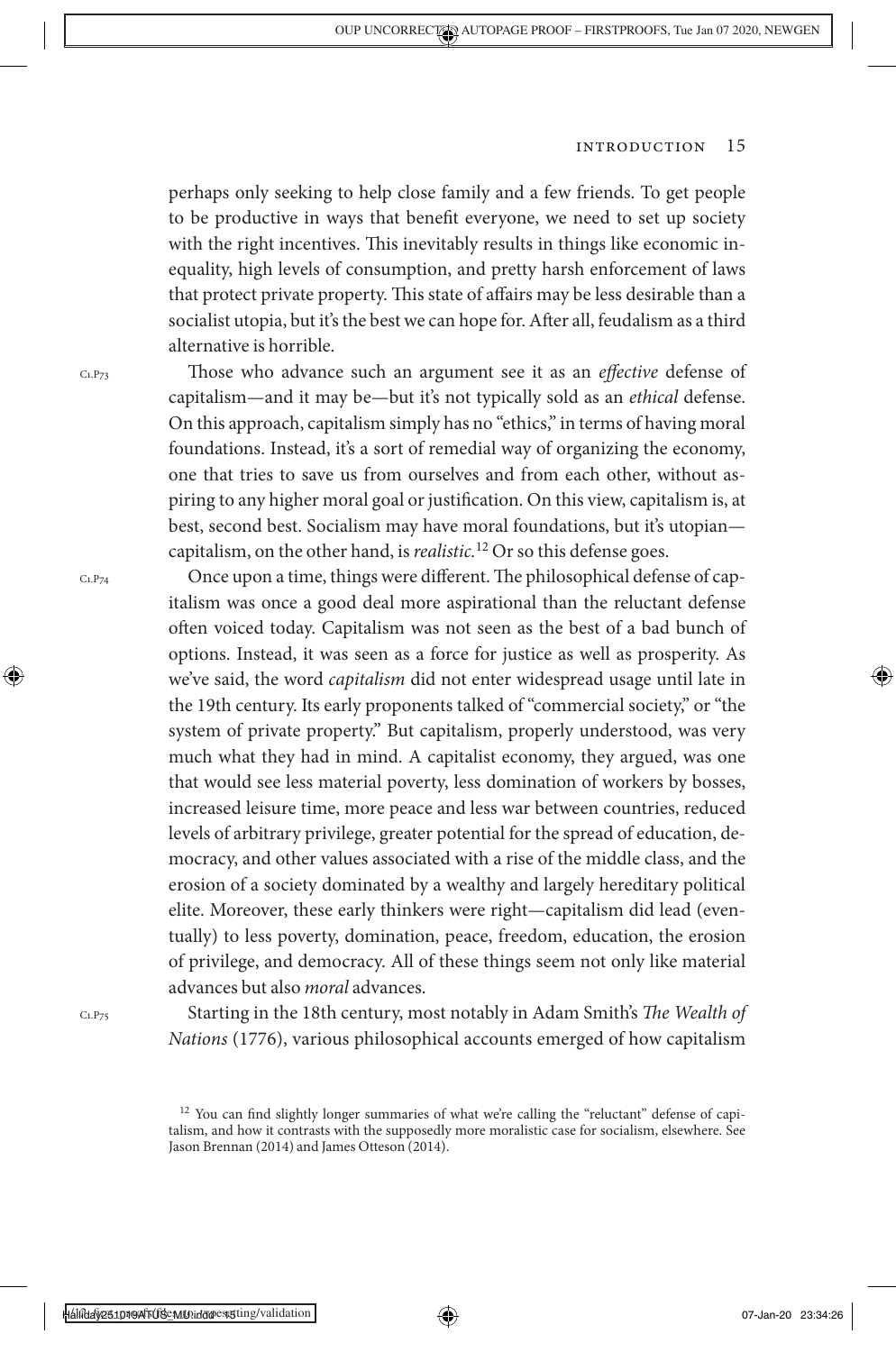could achieve all or nearly all of these things.<sup>13</sup> Now, the 18th century was a long time ago. It's fair to say that the current status quo was not what the early standard bearers of capitalism were hoping for. But many contemporary economic injustices were around a long time ago, too. The world's most economically developed countries all exhibit some combination of overly expensive housing, inherited wealth on a large scale (but concentrated into a small portion of the population), government willingness to use taxpayers' money to pay for failures in financial industries, some degree of material poverty alongside great wealth, failure to grant workers freedom of movement, massive corporations that sometimes dominate their employees and exercise disproportionate political influence, and draconian punishments that the state imposes on private citizens for buying and selling certain things.

C<sub>1</sub>.P<sub>76</sub>

C<sub>1</sub>.P<sub>77</sub>

⊕

There is reasonable disagreement about how bad these problems have become and what ought to be done about them. But it's worth noting that all, or nearly all, of these injustices were running riot at the time when capitalism was a new idea. Capitalism was supposed to fix these problems, not make them more entrenched. A popular answer is that these trends are all various symptoms of the way in which capitalism is unjust. Another view, one worth taking seriously, is that they mark ways in which capitalism has remained absent, or consequences that could be made to disappear without rejecting capitalism altogether.

In short, here's the "hook" for this book: if we want to figure out whether capitalism is just or unjust, we can start by asking why people were inclined to defend it (on thoroughly moral grounds) in the first place. And once we've identified the essence of the moral foundations for capitalism, we can ask whether capitalism's supporters would have been happy with how things have turned out since. The short answer (we think) is that, in large part, those who saw capitalism as a route to a more just society would have been pretty disappointed with many aspects of the status quo in the 21st century. In short, a theory of *why* capitalism is a force for social justice will allow us to come to a more sophisticated perspective on what's wrong with the economic aspects of contemporary society and what ought to be done about them.

<sup>13</sup> Throughout we use the Liberty Fund editions of Adam Smith with the *Wealth of Nations* (Smith 1982) abbreviated as WN and *Theory of Moral Sentiments* (Smith 1976) as TMS.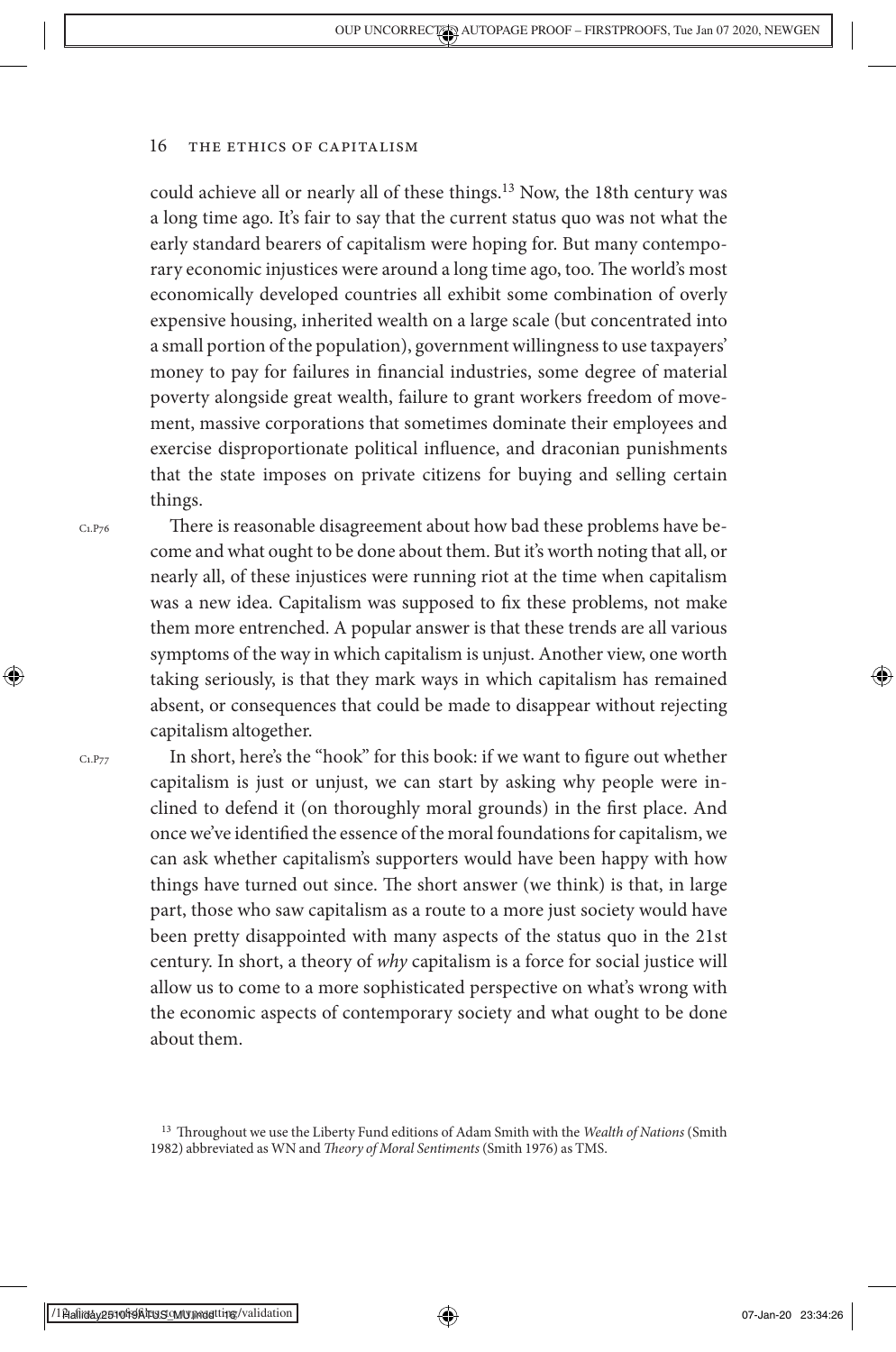$C_1.P_78$ 

C1.S5

C<sub>1</sub>.P<sub>79</sub>

C1.S6

⊕

This task is what will occupy us over the twelve chapters in this book. We'll begin with a brief history of how the moralized evaluation of economic systems got going. This will give a sense of how the philosophical defense of capitalism emerged and also of why it has become somewhat suppressed by the way in which the study of economic matters has become distanced from the study of morality and social justice.

#### **Conclusions**

*This chapter has shown that the foundations of a capitalist system are moral foundations. It has also shown that defending capitalism is very much not the same thing as defending the economic status quo. Instead, working out how to identify conditions of economic justice is very much about comparing against not one but two alternatives, which we've identified as socialism and feudalism. In reality, the distinction between capitalism is neither binary nor absolute—it is more accurate to think of economic justice as a "region" of the logical space that lies between extremes of very pure (perhaps unattainable) extremes of these three systems. The task of providing moral foundations for capitalism lies in arguing that economic justice is closer to the capitalist extreme than the other two, noting that this leaves much room for alternative ways of refining a capitalist economic system*.

#### **Study Questions**

| $C1$ . $P8$ o                   | • How often do you find yourself arguing with people, or being presented        |
|---------------------------------|---------------------------------------------------------------------------------|
|                                 | with arguments, that treat the current economic status quo and capi-            |
|                                 | talism as the <i>same thing</i> ? How much do you think this has influenced the |
|                                 | way you think about economic justice?                                           |
| C <sub>1</sub> .P8 <sub>1</sub> | • Can you think of an aspect of your country's status quo that resembles        |
|                                 | feudalism, even if it is not typically represented as such?                     |

• We've suggested that people often treat socialism as utopian and idealistic while seeing capitalism as more realistic and concessive to "facts" about human nature. Do you think it's especially difficulty to be both C<sub>1</sub>.P82